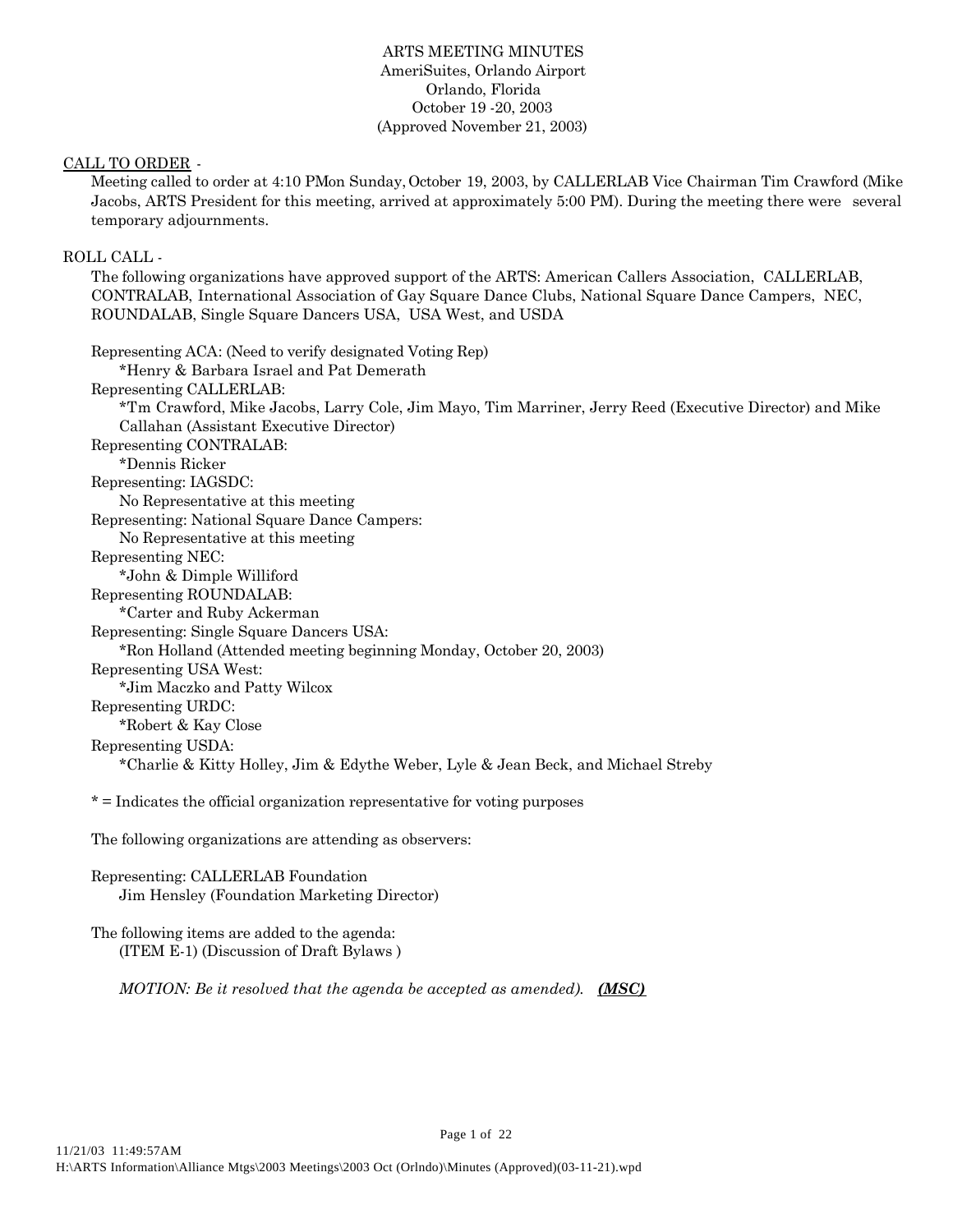# MISCELLANEOUS REPORTS - The following reports were presented:

## Finance Report - (Attachment 1)

The CALLERLAB Foundation has established a special account designated for use by the ARTS Alliance. This account has \$1,091.06 for the ARTS. These funds were transferred to the ARTS Treasure during this meeting. (See attached financial report)

The following donations to the alliance have been received since the June 2003 meeting:

CALLERLAB has donated \$500.00 CONTRALAB has donated \$100.00 USA West has approved a donation of \$250.00 USDA has approved a donation of \$1,000 Check from Gold Rush Squares - \$42.00 During the meeting the Single Square Dancers USA presented a check for \$250.00

The following were donations to support the June 2003 meeting:

CALLERLAB (\$53.11) and Jerry & Del Reed (\$212.75) have donated a total of \$265.86 to provide the equipment required to tape the June 2003 meeting.

Reports from past meetings -

Copies of the minutes of the following meetings were available:

Fall 2002 ARTS Planning Meeting (Cocoa Beach, FL) January 2003 ARTS Alliance Meeting (Falls Church, VA) June 2003 ARTS Alliance Meeting (Oklahoma City, OK) *(NOTE - The minutes from this meeting were approved by ARTS LOG# 03-0802-001)*

## OPEN GENERAL ISSUE DISCUSSIONS -

A brief time was allotted for informal introductions and comments prior to discussions of the formal agenda items.

## OLD BUSINESS -

Other Organizations to Join the ARTS -

This item involves adding other organizations to the ARTS Alliance. During the June 2003 meeting a MOTION was approved to invite the following organizations to join the ARTS: 1) The Single Square Dancers of America (SSDUSA), 2) The National Square Dance Campers (NSDC), 3) The International Association of Gay Square Dance Clubs (IAGSDC), and 4) the Universal Round Dance Council (URDC).

Invitations were sent to the above organizations, with the following results:

- 1) The Single Square Dancers USA Voted to join the ARTS
- 2) The National Square Dance Campers Voted to join the ARTS and will be voting on a donation in July 2004.
- 3) The International Association of Gay Square Dance Clubs Voted to join the ARTS and will be voting on a donation in January 2004.
- 4) The Universal Round Dance Council The organization has responded that they are interested and have asked for more information. The CALLERLAB Home Office has provided additional information. The URDC is represented at this meeting and will be discussing joining the ARTS at a later time

Discussion of this item resulted in the following MOTIONS:

*MOTION: Be It Resolved That: The Single Square Dancers USA be approved to join the ARTS Alliance. (MSC)*

*MOTION: Be It Resolved That: The National Square Dance Campers be approved to join the ARTS Alliance. (MSC)*

Page 2 of 22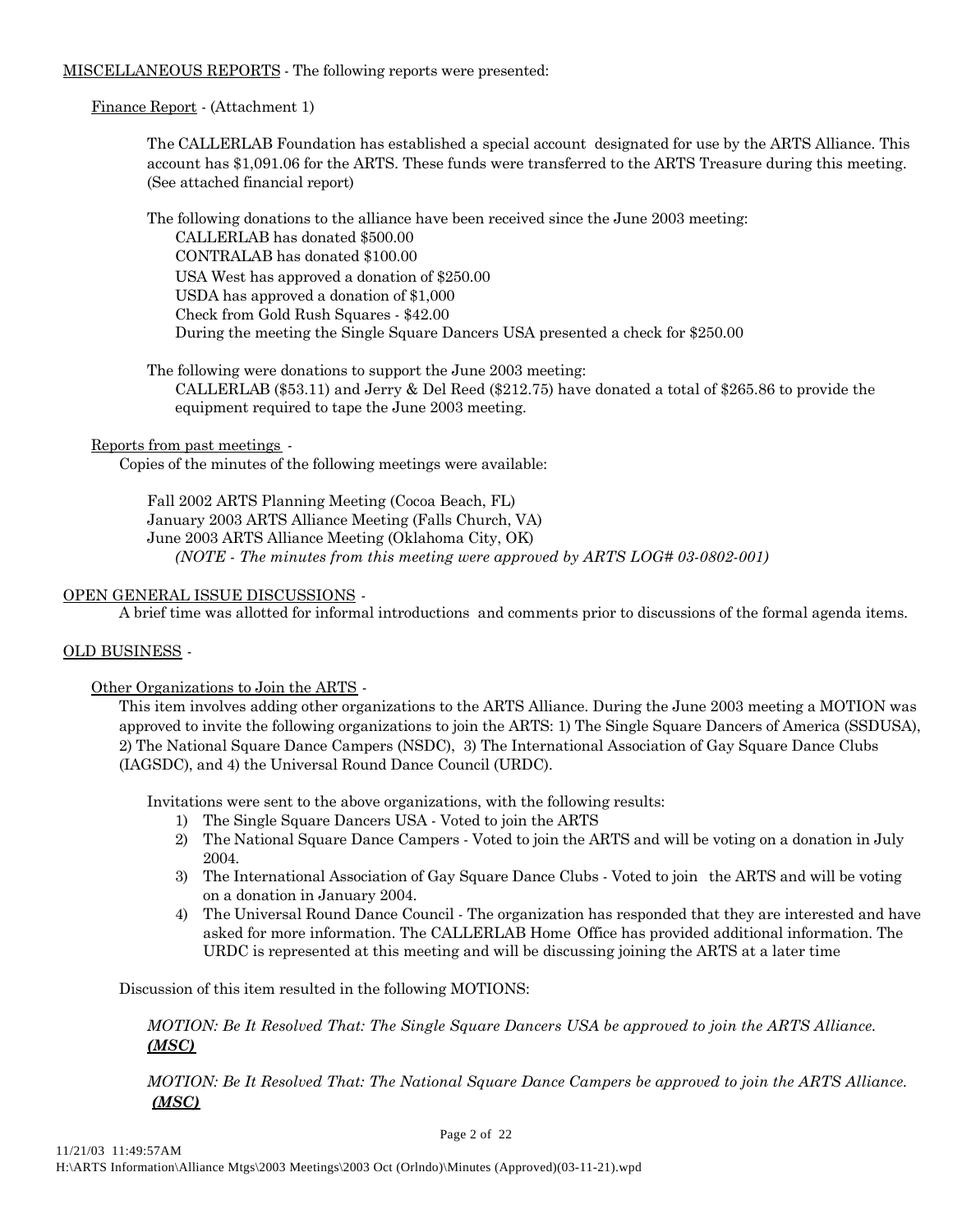*MOTION: Be It Resolved That: The International Association of Gay Square Dance Clubs be approved to join the ARTS Alliance. (MSC)*

#### Bylaws - (Attachment 2)

This item consists of the proposed Bylaws, Draft 2, dated October 20, 2003. Draft 2 of the proposed Bylaws were presented to all attendees and were discussed during the meeting on Monday, October 20, 2003. Considerable discussion of the draft resulted in several changes being agreed to. Considerable discussion of this item resulted in the following MOTION:

*MOTION: Be It Resolved That: the proposed Bylaws, Draft 2, dated October 20, 2003, as amended, be accepted, to be approved by the ARTS designated attorney. (MSC)*

(NOTE - The modified Bylaws, Draft 4, dated November 9, 2003, are attached as attachment 2 and will be submitted for approval under a separate ARTS LOG)

Following approval of the above MOTION, a short discussion of the invitation and membership by the Universal Round Dance Council (URDC) resulted in the following MOTION:

*MOTION: Be It Resolved That: the Bylaws be amended to include the Universal Round Dance Council as a Governing Board Member upon receipt of a request from the organization to join the ARTS. (MSC)*

### Dues: -

This item was discussed during the June 2003 meeting and a MOTION was approved that each organization would be encouraged to make a donation to the ARTS to help fund startup costs. The following organizations have approved a donation: 1) USDA, 2) CONTRALAB, 3) USA West, 4) CALLERLAB and 5) the Single Square Dancers USA. There was more discussion of this item during discussion of the Bylaws.

### Ad-Hoc Committee Reports:

Finance - Jim Maczko, Chairman

## Treasurer & Bank Account -

During the June 2003 meeting Jim Maczko was appointed as temporary ARTS Treasurer and Jim Weber be approved as temporary Assistant Treasurer. Jim was authorized to apply for a Federal Tax number and to open a bank account for the ARTS. A bank account has been established and the ARTS has obtained a Federal Identification Number.

## Articles Of Incorporation - (Attached)

The committee has drafted proposed Articles Of Incorporation, Draft 2, dated October 20, 2003. The proposed document has been reviewed by a Certified Public Account (CPA) and an attorney who specializes in Non-Profit corporations. The proposed Articles Of Incorporation were submitted to the ARTS Representatives for review, discussion, and vote with the recommendation that the ARTS be incorporated in North Carolina. The committee also recommended, and there was agreement, that the attorney who reviewed the proposed document be utilized to complete the incorporation in North Carolina and to submit the required request to the IRS to obtain 501 (c) (3) Tax-Exempt status. There was considerable discussion of the proposed document and several revisions were made. Discussion of this item resulted in the following MOTIONs:

*MOTION: Be It Resolved That: the ARTS utilize the services of the attorney who has reviewed the proposed Articles of Incorporation and who specializes in Non-Profit corporation to incorporate in North Carolina. (MSC)*

*MOTION: Be It Resolved That: the ARTS obtain book keeping software (Quick Books) not to exceed \$500. (MSC)*

Page 3 of 22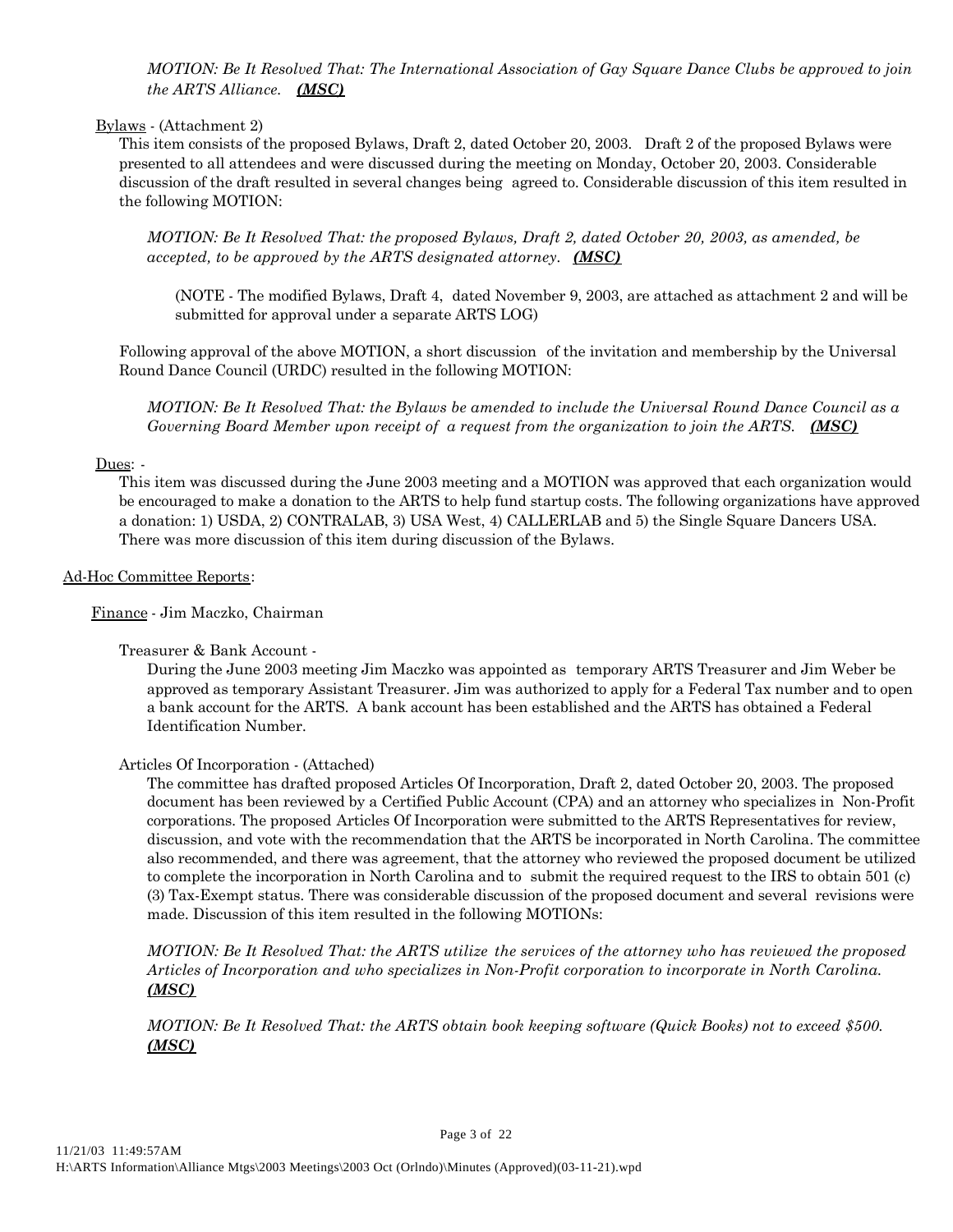*MOTION: Be It Resolved That: the ARTS utilize the services of the attorney who has reviewed the proposed Articles of Incorporation and who specializes in Non-Profit corporation to assist in filing for IRS 501 (c) (3) Tax-Exempt status. (MSC)*

*MOTION: Be It Resolved That: the proposed Articles Of incorporation, Draft 2, dated October 20, 2003, as amended, be accepted, to be approved by the ARTS designated attorney. (MSC)*

(NOTE - The modified Articles of incorporation, Draft 3, dated October 20, 2003, are attached as attachment 3 and have been submitted for approval under ARTS LOG# 1031-001)

Publicity - Michael Streby, Chairman and members Mike Jacobs and Jim Hensley

The committee reported on video products which publicize square dancing. There was some discussion of several people who are working on the production of video products including Public Access Television. There was also discussion of the implementation of an 800 phone number to provide information about square dancing. It was agreed that maintaining a data base of contact information on a national level would be a concern. There was also agreement that the network which could be established through the ARTS could be very valuable. Considerable discussion of this item resulted in agreement that the Ad-Hoc Committee would work on the following:

1) Develop a plan to manage a system for an 800 phone number. Such a plan must include plans to track and respond to questions about square dancing (clubs, dances, festivals, and other information)

2) Create a "How To" information pamphlet or document on the general topic of creating, marketing, and implementing Community Access Television products and shows.

### Electronic Mailing List - Michael Streby & Jim Weber, Co-Chairman

The committee reported that an E-mail mailing list ( alliance@usda.org) has been established for use by the ARTS representatives. All attendees were reminded that only those E-mail addresses on the mailing list can send to or receive E-mail from this mailing list.

The committee also reported that the following web addresses are available: ARTSDance.org, ARTS-Dance.org, ARTS-DanceFoundation.org, ARTS\_DanceFoundation.org, ARTS-Dance.com. The ARTS web site can be hosted on www.usda.org. Discussion of this item resulted in the following MOTIONs:

*MOTION: Be It Resolved That: the following be acquired for the ARTS web site: ARTS-Dance.org and ARTS-Dance.com.. (MSC)*

*MOTION: Be It Resolved That: the Media Ad-hoc Committee be authorized to acquire both ARTS-Dance.org and ARTS-Dance.com. for a 10 year period and to host the ARTS web site on the USDA web site. (MSC)*

#### Review Multi-Cycle Document -

Prior to discussion of this item the following MOTION was submitted:

*MOTION: Be It Resolved That: further discussion of the CALLERLAB document titled "Multi-Cycle Lesson Plan" be tabled until the next meeting in March 2004. (MSC)*

# Hall Of Fame/Museum - Paducah, KY -

Prior to discussion of this item the following MOTION was submitted:

*MOTION: Be It Resolved That: further discussion of the Hall of Fame/Museum in Paducah, KY be tabled until the next meeting in March 2004. (MSC)*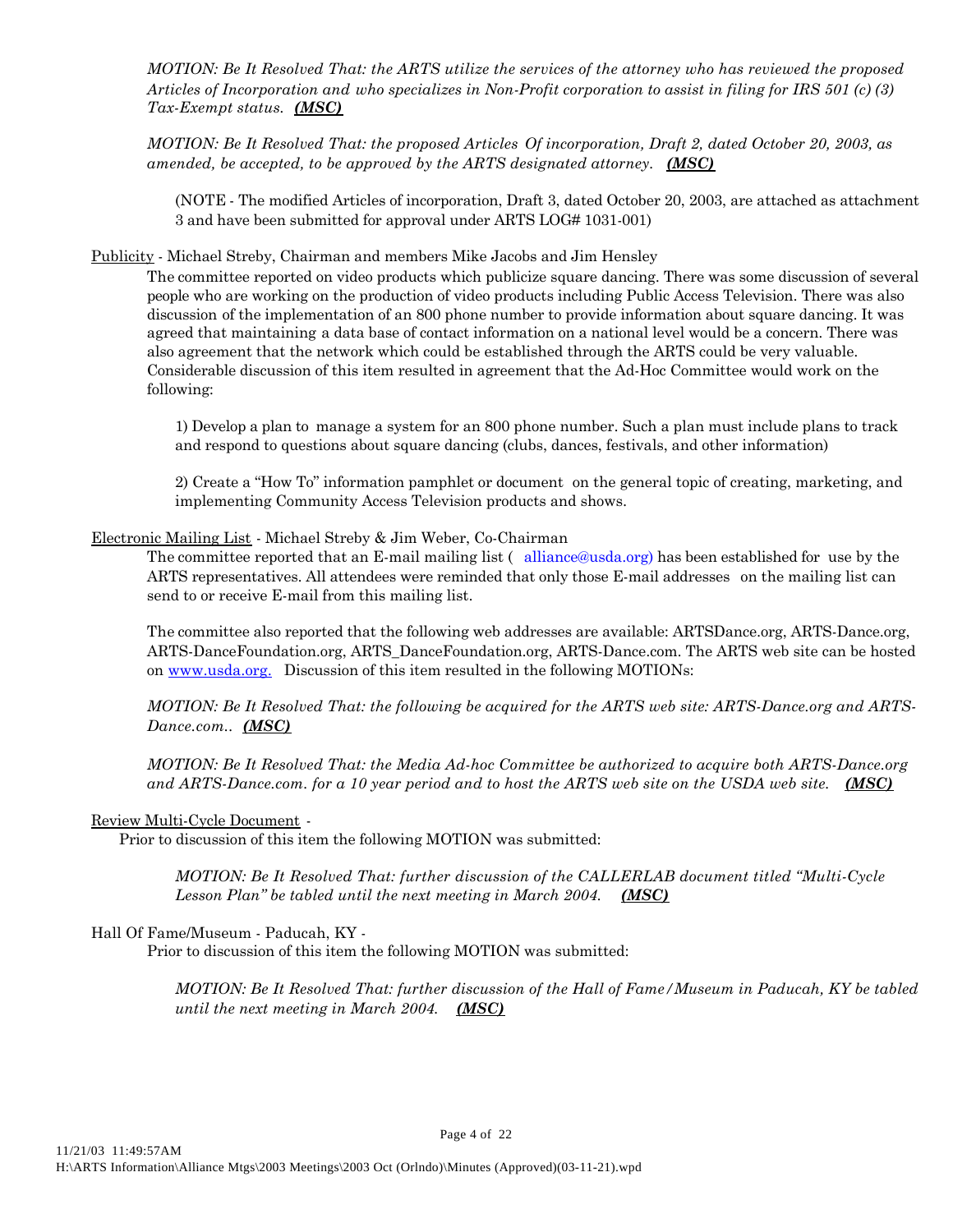## USDA Dancer Survey -

Michael Streby reported that a survey was created by USDA and that data was collected during the 2003 USA West convention in Ogden, UT. The survey was taken by the people who attended the education seminars during the 2003 USA West convention. This was reported to be approximately 60 people. Several reports were presented from the survey. The reported survey results will be provided to ARTS representatives. The USDA 2003 survey questions are attached as attachment 4.

Discussion of this item resulted in agreement that the Michael Streby Committee would create a dancer survey which would be done at the  $53<sup>rd</sup>$  NSDC in Denver in June 2003. There was considerable discussion concerning how the survey would be distributed and how the completed surveys would be collected. The 53 rd NSDC in Denver is agreeable to helping with this survey.

There was agreement that publicity is a key factor in the success of this survey. It was agreed that the final plan for conducting the survey and the content of the survey needs to be completed by the next meeting in March 2004.

It was also reported that CALLERLAB is conducting a demographic survey of approximately 2,000 dancers in the USA. The results of that survey will be made available to the ARTS upon completion. (See Separate Agenda item).

There was some discussion of a survey which was conducted during the NSDC in St. Paul, MN. There has been no report of the results of this survey.

Discussion of the issue of dancer survey resulted in the following MOTION:

*MOTION: Be It Resolved That: a dancer survey be created by Michael Streby which will be ready for review at the next meeting in March 2004 and will be conducted at the 53NSDC in Denver in June 2004. The method of delivery & collection will be determined later. (MSC)*

#### NEW BUSINESS -

## Demographic Survey Information - (FYI)

CALLERLAB & The CALLERLAB Foundation have developed and mailed a demographic survey to collect information about the current dancer population. The information gathered may be used to provide potential sponsors with information about us. The Information will NOT be sold nor used in any way except to help further the goals of the *Phoenix Plan* . Final distribution of the information from the survey will be made by the CALLERLAB Board/Executive Committee. There was agreement that the results of the survey would be provided to the ARTS representatives.

## Documents Proposed for ARTS Joint Support -

USDA has proposed the following USDA documents be reviewed and considered for joint support by the ARTS. If approved by ALL organizations, the documents would be published under the ARTS logo and would be supported by all member organizations. The following documents, which are available on the USDA web site, have been proposed:1) Recruiting and Keeping New Dancers; 2) Retaining Dancers; 3) Ian Henzel Plan for Sq. Dn. Recruitment; and 4) Club Erosion. Discussion of this item resulted in the following MOTION:

*MOTION: Be it resolved that the following USDA document be endorsed by the ARTS under the ARTS logo as a jointly supported document: "Recruiting and Keeping New Dancers". (MS and Not Carried)*

## Information Pamphlet -

This item included discussion of a proposal that the ARTS create and publish a document to publicize the ARTS. Such a document could be a Tri-Fold pamphlet which will provide publicity and information about the ARTS. This would be an ARTS document and would be published under the ARTS logo and would include a list the ARTS organizations, the Mission Statement, Goals, information about what the ARTS is doing, and other appropriate information concerning the ARTS. Considerable discussion of this item resulted in the following MOTIONs: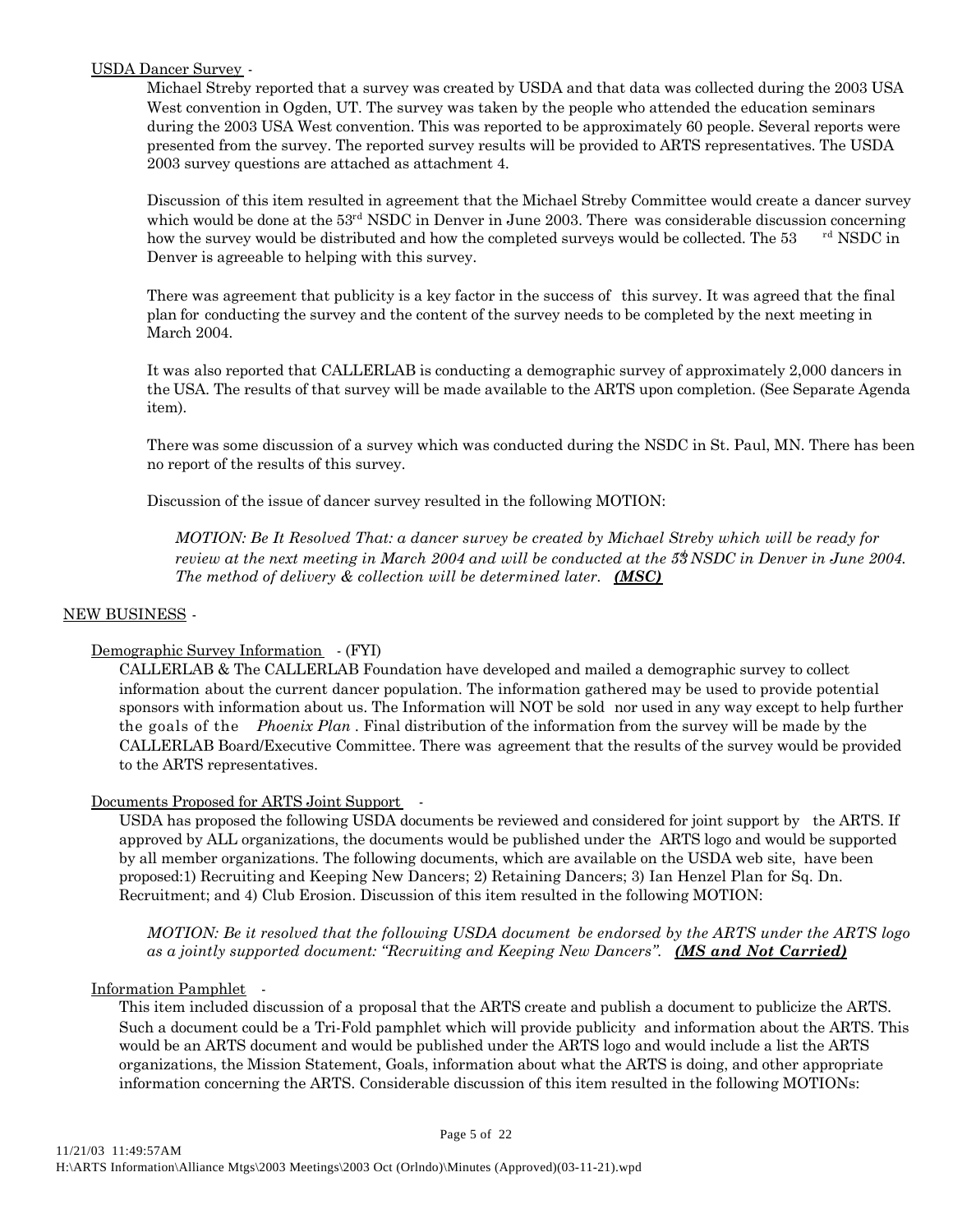*MOTION: Be it resolved that the Publicity Committee create an initial informational tri-fold type publication to be ready for review, discussion, and vote at the next meeting of the ARTS in March 2004. (MSC)*

*MOTION: Be it resolved that the CALLERLAB be authorized to print up to 10,000 copies of a single page informational publication and to be reimbursed for paper and shipping costs. (MSC)*

### Information Available from ARTS Organizations -

This item included discussion of a proposal that the ARTS create and publish a document listing the documents which are available from the member organizations. This list would be made available to the square dance community. Discussion of this item resulted in the following MOTION:

*MOTION: Be it resolved that the ARTS create a list of publications which are available from ARTS organizations. (MSC)*

Jim Weber agreed to assume the task of creating the list. Distribution and publication of the list will be determined at a later date.

#### PR Seminar at NSDC -

This item included discussion of a proposal that the ARTS create and present information to publicize the mission, goals, accomplishments, and organization of the ARTS. This information would be presented at a future NSDC. Discussion of this item resulted in the following MOTION:

*MOTION: Be it resolved that the a PR seminar to publicize the mission, goals, accomplishments, and organization of the ARTS be planned and presented at a future NSDC (in Denver in 2004 if practical or in Portland in 2005). (MSC)*

An Ad-Hoc Committee was assigned to accomplish this task. Jim Hensley and Pat Demerath are Co-Chair with members: Tim Crawford and Michael Streby.

### Development of Plans - Fundraising - Corporate Sponsorship - Grant Writing -

This item included discussion of a proposal to develop plans for the following issues:

1) Professional Fund Raising (Attachment 5) A fund raising plan should be created to address the issue of raising money for the ARTS.

2) Corporate Sponsorship (Attachment 6)

This plan would be intended to attract corporate sponsors who might wish to use square, line, contra and round dancing in their advertisements and public relations. This plan should include some actions/recommendations to improve the "hayseed" image of square dancing activities.

#### 3) Grant Writing (Attachment 7)

This plan would be intended to search for funding for square dancing from public, corporate, foundation, individual, and family foundations.

Considerable discussion of this item resulted in the following MOTION:

*MOTION: Be it resolved that a Fund Raising Ad-Hoc Committee be established to develop the following plans: 1) Fund Raising Plan, 2) Sponsorship Plan, and 3) Grant Writing Plan. (MSC)*

The Fund Raising Ad-Hoc Committee includes the following members; Pat Demerath as Chairman with members Jim Hensley and Tim Marriner

#### Development of Lobbyist Attraction Plan - (Attachment 8)

This plan would be intended to obtain federal support in any legislation that might be in the Congress, the Executive Departments and Federal Agencies such as the ARTS. Discussion of this item resulted in the following MOTION:

Page 6 of 22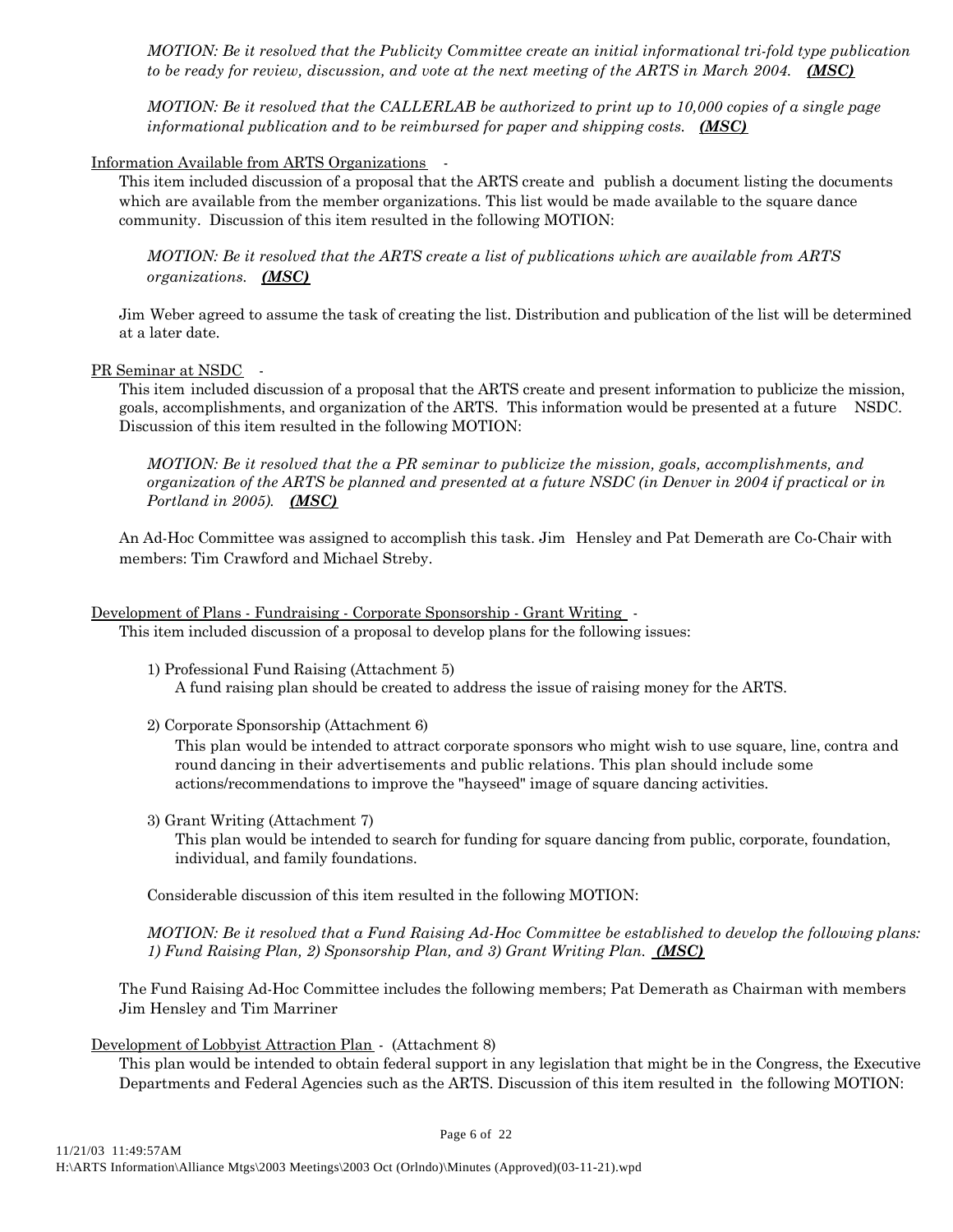*MOTION: Be It Resolved That: further discussion of a proposal to develop a plan to attract lobbyists be tabled until the next meeting in March 2004. (MSC)*

# Development of a Square Dancing Image Enhancement Plan - (Attachment 9)

This plan would be intended to upgrade the public's view of square dancing. Discussion of this item resulted in the following MOTION:

*MOTION: Be It Resolved That: further discussion of a proposal to develop a plan to enhance the image of square dancing be tabled until the next meeting in March 2004. (MSC)*

### ARTS Logo -

This item included discussion of a proposal for the logo for the ARTS. There have been two similar logo designs submitted for consideration. One design, submitted by Jim Hensley, displays the words "ARTS" as tall letters which are joined by "hands" with the words "Alliance of Round, Traditional, and Square" positioned under the word "ARTS". Another design, submitted by Michael Streby, displays the word "ARTS" as shorter letters with the words "Alliance of Round, Traditional, and Square Dance word in a box shape around the word "ARTS". Discussion of this item resulted in the following MOTION:

*MOTION: Be it resolved that further discussion of the ARTS logo be tabled until the next meeting. (MS Not Carried)*

Upon defeat of the above MOTION further d iscussion of this item resulted in the following MOTION:

*MOTION: Be it resolved that the logo design submitted by Jim Hensley ("ARTS" with connecting "hands") as modified by adding the word "Dance" and to present the words "Alliance for Round, Traditional, and Square" . (MSC)*

### Next Meeting -

The USA West Policy Board has offered to host the Spring 2004 meeting of the ARTS in Portland. OR immediately following the 54th NSDC Pre-Convention in Portland OR. The meeting could start the evening of Sunday, March 21, 2004 and continue through Monday, March 22, 2004.

*MOTION: Be It Resolved That: The next ARTS meeting will be hosted by the USA West Policy Board and held on March 21 & 22, 2004 in Portland, OR. Further details will be provided by the USA West Policy Board at a later date. (MSC)*

## June 2004 Meeting -

The ACA made an offer to host the June 2004 ARTS meeting in Denver. Final approval for this offer will be provided by the ACA Board.

Page 7 of 22

#### ADJOURNMENT

The meeting was adjourned at 3:55 PM on Monday, 20 October 20, 2003

Submitted by:

Jerry L. Reed Executive Director, CALLERLAB Minutes Transcribed from Tape (Approved November 21, 2003 by ARTS LOG# 1027-001)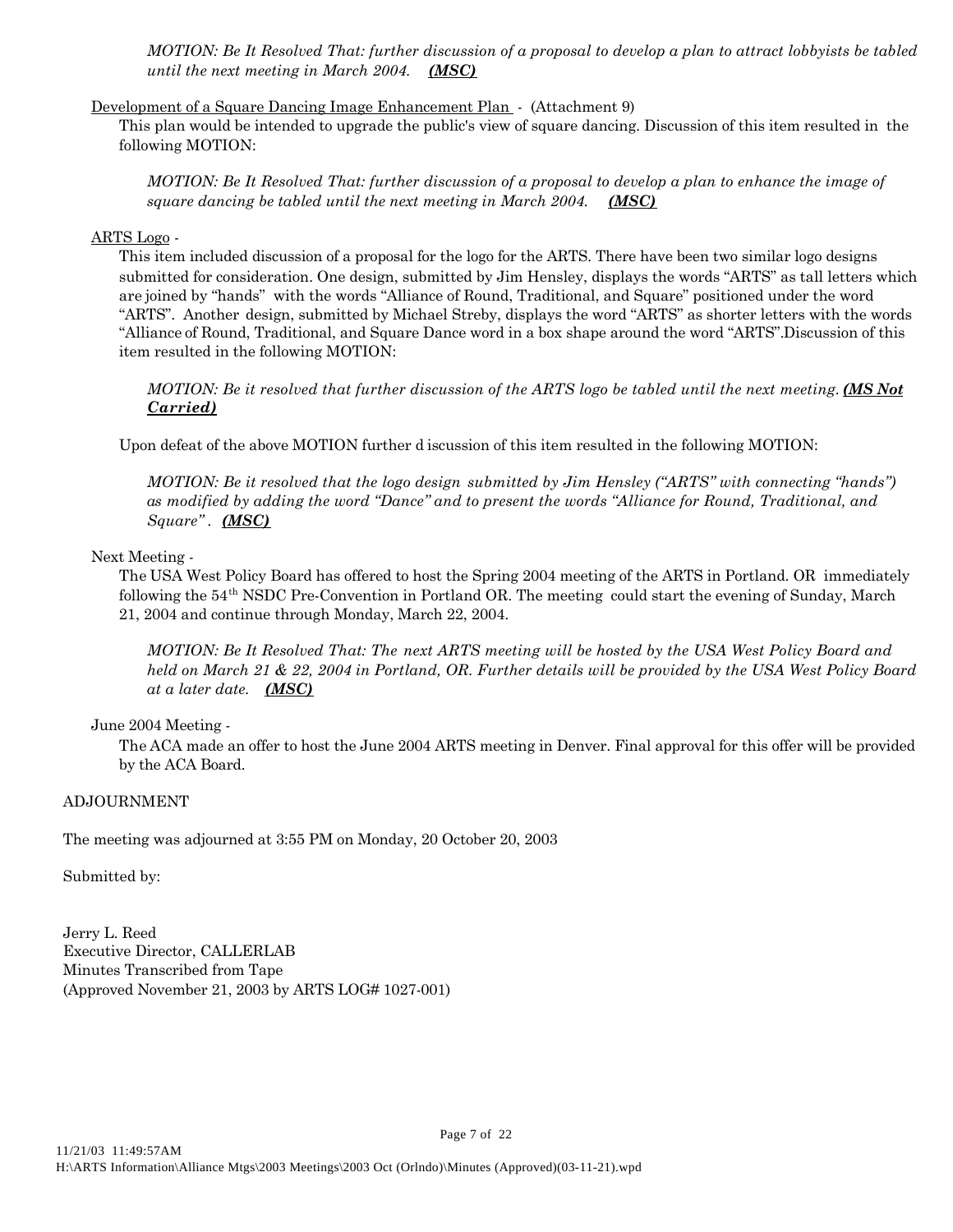# October 19 - 20, 2003 ARTS Meeting Attachment (1) (Financial Report - Page 1 of 1)

| <b>ARTS Finance Information</b> |                                 |                         |          |
|---------------------------------|---------------------------------|-------------------------|----------|
| As of October 19, 2003          |                                 |                         |          |
|                                 |                                 |                         | Comments |
| Income                          |                                 |                         |          |
|                                 | Donation                        | \$379.66                |          |
|                                 | Donation - CALLERLAB            | \$53.11                 |          |
|                                 | Donation - Jerry & Del Reed     | \$212.75                |          |
|                                 | T-Shirt Sales (OK City)         | \$649.00                |          |
|                                 | Donation - CONTRALAB            | \$100.00                |          |
|                                 | Donation - CALLERLAB            | \$500.00                |          |
|                                 | Check From Gold rush (L.Beck)   | \$42.00                 |          |
|                                 | <b>Donation-Single Spinners</b> | 256.25                  |          |
| <b>Total Income</b>             |                                 | \$2,192.77              |          |
|                                 |                                 |                         |          |
|                                 |                                 |                         |          |
|                                 |                                 |                         | Comments |
| <b>Expenses</b>                 |                                 |                         |          |
|                                 | T-Shirts (Purchase)             | \$835.85                |          |
|                                 | Ship Meeting Equip to OKC       | \$53.11                 |          |
|                                 | Ship Meeting Equip to Cocoa, FL | \$212.75                |          |
| <b>Total Expenses</b>           |                                 | $\overline{\$1,101.71}$ |          |
|                                 |                                 |                         |          |
|                                 | *Balance In Account             | \$1,091.06              |          |
|                                 |                                 |                         |          |
|                                 |                                 |                         |          |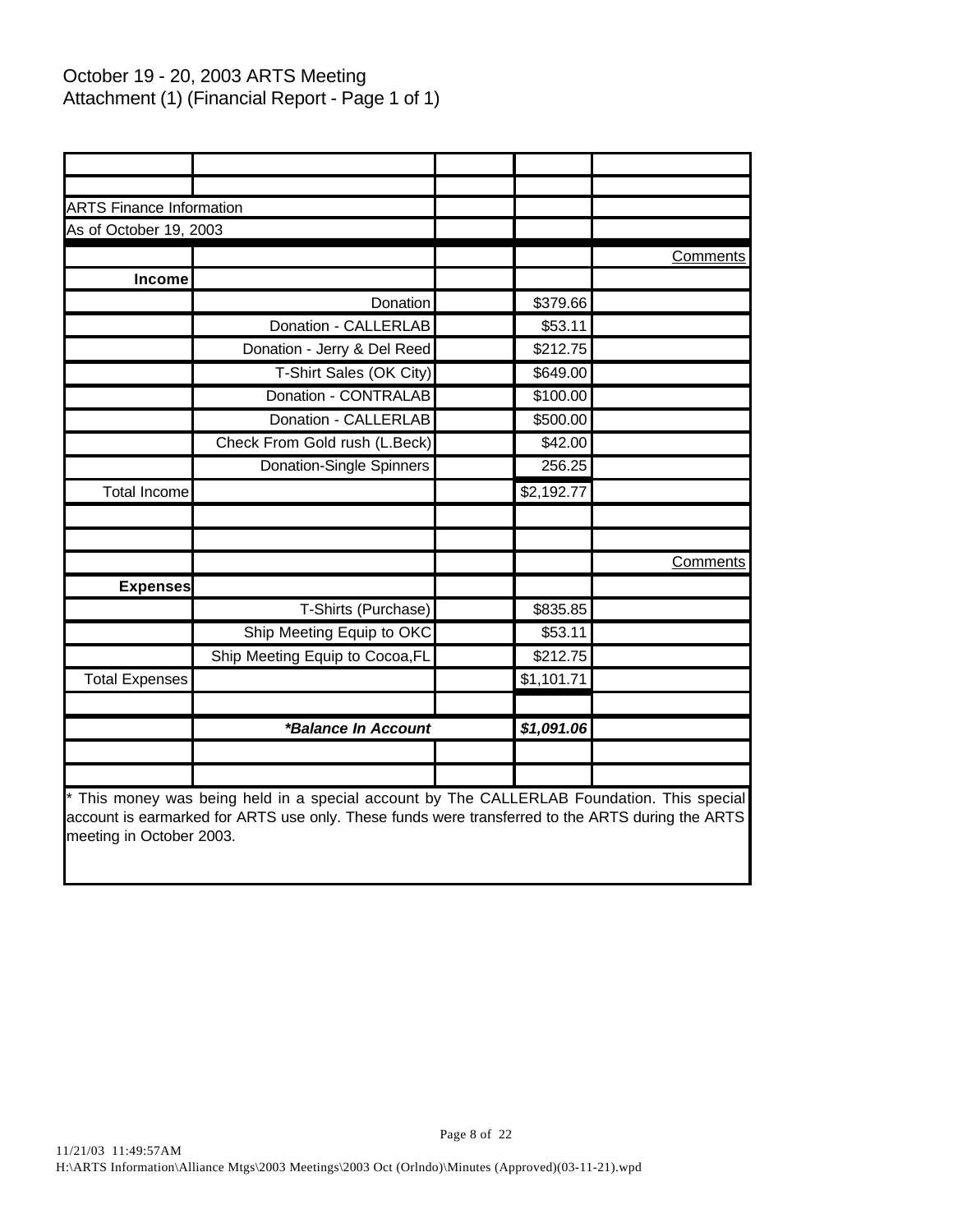# ALLIANCE OF ROUND, TRADITIONAL AND SQUARE – DANCE, INC. (ARTS-DANCE) A NORTH CAROLINA NON-PROFIT CORPORATION

# BYLAWS

# Article I - Name

The name of this corporation is ALLIANCE OF ROUND, TRADITIONAL AND SQUARE – DANCE, INC. (aka/dba ARTS–DANCE).

## Article II - Objectives

This corporation is a non-profit CHARITABLE EDUCATION ORGANIZATION / FOUNDATION organized and operated to generate public awareness and promote growth and acceptance of contemporary Square, Round, Traditional, Contra, Clog, Line and Folk Dancing by encouraging and assisting a coalition of allied dance groups. The **ARTS-DANCE** foundation will provide the leadership and resources necessary to create an achievable marketing program. The **ARTS – DANCE** foundation will encourage, promote and support healthy lifestyles through dance programs and events that provide fun and effective exercise for both mind and body, all within a unique system of social interactions.

Article III – Members

### **Section 1 – Class of Members**

## A. Governing Board

- (1) American Callers Association (ACA)
- (2) International Association of Gay Square Dance Clubs (IAGSDC)
- (3) National Association of Square Dance Campers (NASDC)
- (4) National Executive Committee of the National Square Dance Convention (NEC)
- (5) Single Square Dancers USA (SSDUSA)
- (6) The International Association of Round Dance Teachers (ROUNDALAB)
- (7) The International Association of Square Dance Callers (CALLERLAB)
- (8) The International Organization of Contra Callers (CONTRALAB)
- (9) United Square Dancers of America (USDA)
- (10) USA West Square Dance Convention Policy Board (USA West)

## B. Associate Membership

- (1) Dance Related Organizations
- (2) Recreational Leaders
- (3) Supporters of the Dance activities
- C. Individual Membership
- D. Life Membership
- E. Supporting Membership
- F. Honorary Membership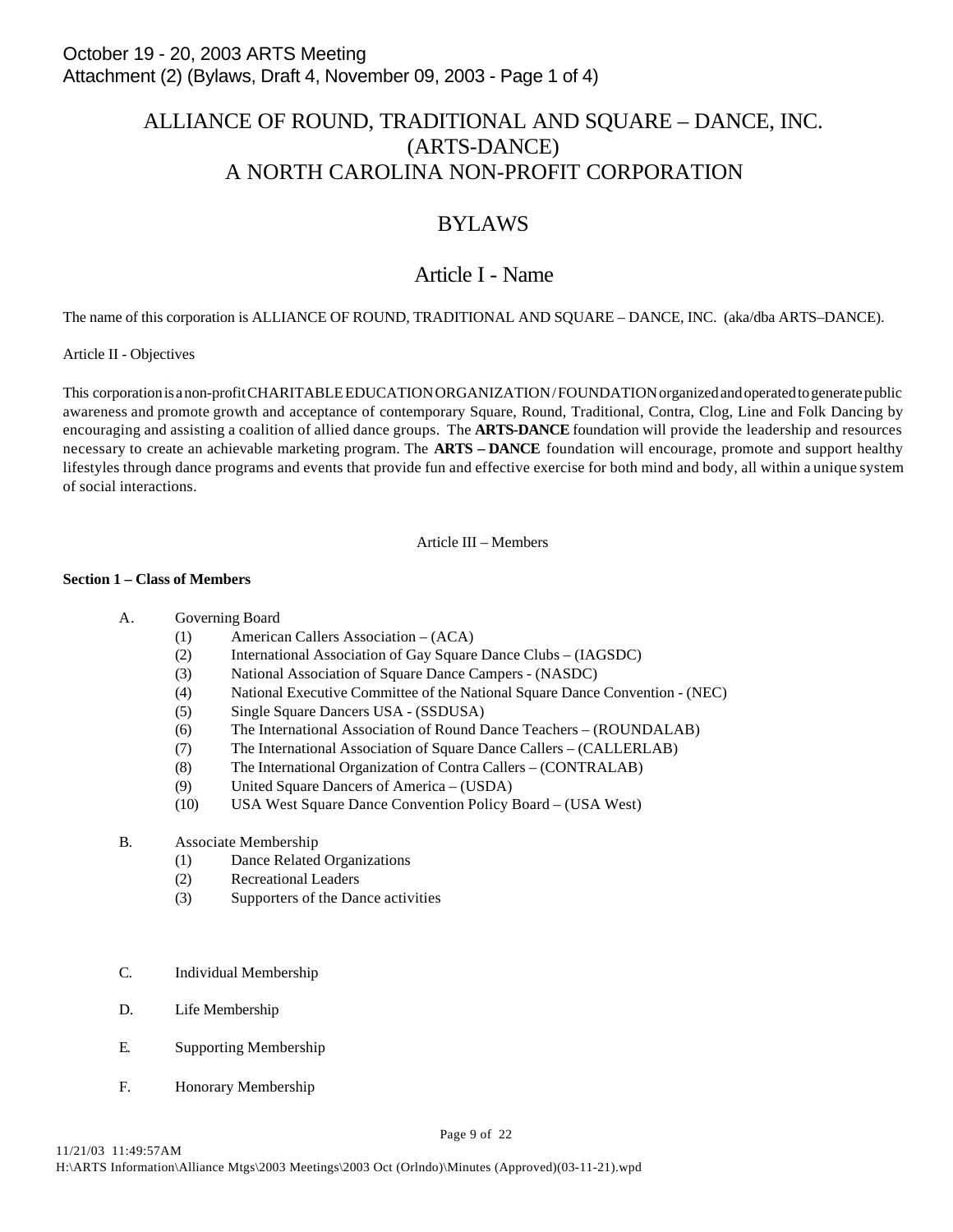# October 19 - 20, 2003 ARTS Meeting Attachment (2) (Bylaws, Draft 4, November 09, 2003 - Page 2 of 4)

### **Section 2 – Membership Eligibility and Admission Procedures**

- A. Membership of the Governing Board shall consist of:
	- (1) American Callers Association (ACA)
	- (2) International Association of Gay Square Dance Clubs (IAGSDC)
	- (3) National Association of Square Dance Campers (NASDC)
	- (4) National Executive Committee of the National Square Dance Convention (NEC)
	- (5) Single Square Dancers USA (SSDUSA)
	- (6) The International Association of Round Dance Teachers (ROUNDALAB)
	- (7) The International Association of Square Dance Callers (CALLERLAB)
	- (8) The International Organization of Contra Callers (CONTRALAB)
	- (9) United Square Dancers of America (USDA)
	- (10) USA West Square Dance Convention Policy Board (USA West)
- (2) Associate Membership will be open to any Dance Related Organizations, Recreational Leaders, or Supporters of the Dance activities.
	- (1) Applications for Associate Membership will be considered by the Governing Board at any meeting of the Governin Board.
	- (2) A two-thirds vote in the affirmative by the Governing Board shall be required to confirm associate membership status.
- C. Individual Membership will be open to any individual.
	- (1) Applications for Individual Membership will be considered by the Governing Board at any meeting of the Governing Board.
	- (2) A two-thirds vote in the affirmative by the Governing Board shall be required to confirm individual membership status.
- D. Life Membership status may be granted to any individual, group or organization that has made cumulative donations of \$10,000.
- E. Supporting Membership status may be granted to any individual, group or organization contributing \$5,000 annually.
- F. Honorary Membership status may be granted by the Governing Board to any individual, group or organization determined deserving by a two thirds vote of the Governing Board.

## **Section 3 – Dues (contributions)**

Dues (contributions) shall be determined by the Governing Board

# **Section 4 – Voting**

- A. Each member organization of the Governing Board shall be afforded one vote.
- B. All other classifications of membership shall be afforded the opportunity to speak at any regular meeting without voting privileges.

## **Section 5 – Resignation**

Any member desiring to resign from membership shall submit their resignation in writing to the Secretary.

## Article IV – Officers

## **Section 1 – Officers and Duties**

- A. The officers of the corporation shall be a Chair person, Vice-Chair person, Secretary and Treasurer.
- B. These officers shall perform the duties prescribed by the Governing Board

#### Page 10 of 22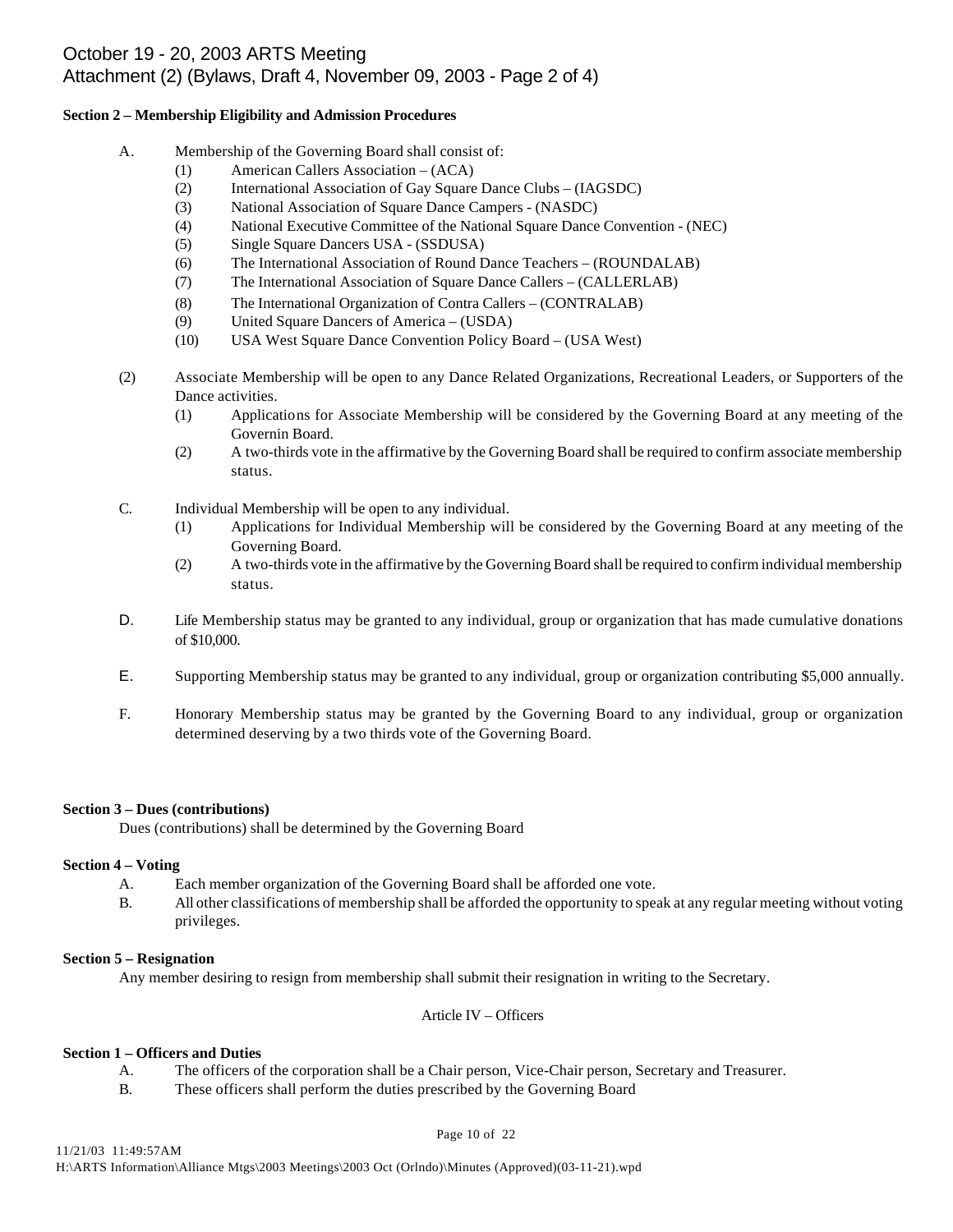# October 19 - 20, 2003 ARTS Meeting Attachment (2) (Bylaws, Draft 4, November 09, 2003 - Page 3 of 4)

## **Section 2 – Nomination Procedure and Time of Elections**

- A. Nominations for office shall be received at the Summer meeting of the Corporation from the member organizations of the Governing Board.
- B. Elections for office shall take place at the Fall (Annual) meeting of the Corporation.
- C. Any member representing one of the Governing Board organizations shall be eligible to hold office in the Corporation.

# **Section 3 – Ballot Election, Term of Office**

- A. A majority vote shall be required to be elected to office.
- B. Voting for office shall be by secret ballot.
- C. Officers shall serve for a term of one year or until their successors are elected
- D. The term of office shall begin at the close of the annual meeting.
- E. No member shall hold more than one elected office at a time.
- F. The Chair and Vice-Chair shall not serve more than two consecutive terms in the same office.

## Article V – Meetings

# **Section 1 – Regular Meetings**

- A. Meetings of the Governing Board shall be held in the Spring, Summer and Fall of each year.
- B. The Fall meeting of the Governing Board shall be known as the Annual meeting.

# **Section 2 – Special Meetings**

- A. Special meetings of the Governing Board may be called by the Chair or by the written request of one-third of the Governing Board.
- B. The purpose of the meeting shall be stated in the call for the meeting
- C. Except in cases of extreme emergency, at least thirty (30) days notice shall be given for the call of a Special Meeting.

# **Section 3 – Quorum**

A majority of the member Organizations of the Governing Board shall constitute a quorum.

# Article VI – Governing Board

# **Section 1 – Composition of the Governing Board**

The Governing Board shall consist of the authorized representatives from each member organization.

# **Section 2 – Duties and Powers of the Governing Board**

- A. The Governing Board shall have general supervision of the affairs of the Corporation.
- B. The Governing Board shall be subject to the orders of the Corporation and none of its acts shall conflict with actions taken by the Corporation.

## Article VII – Committees

## **Section 1 – Committees shall be established by the Governing Board.**

## **Section 2 – Qualifications for Committee Membership**

- A. Committee Members may be appointed from any classification of membership.
- B. No more than two members of any Committee may be appointed from any one member group.
- C. Committee members shall be appointed by the Chair with the approval of the Governing Board
- D. The Chair shall serve as an ex-officio member of all Committees.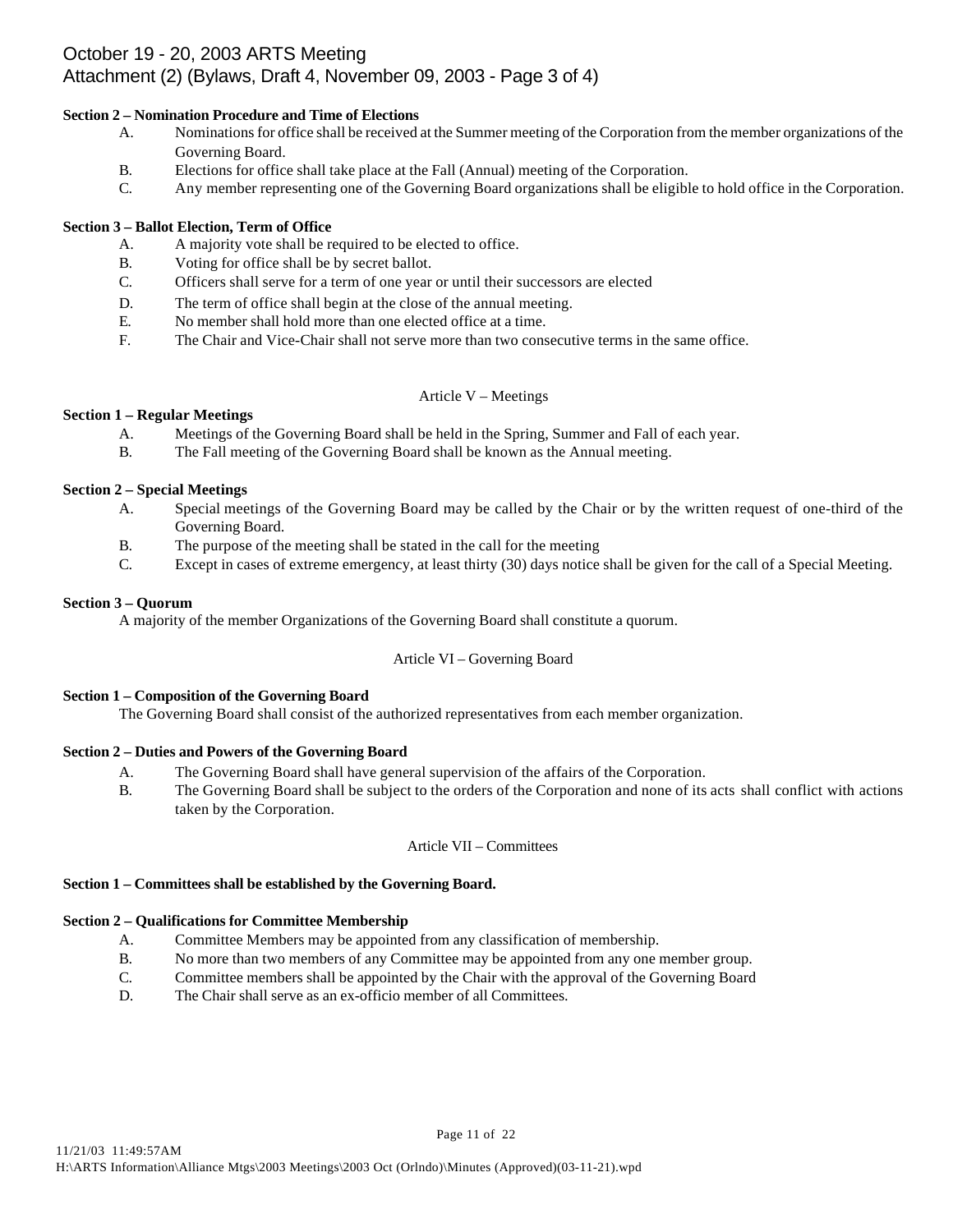# October 19 - 20, 2003 ARTS Meeting Attachment (2) (Bylaws, Draft 4, November 09, 2003 - Page 4 of 4)

## Article VIII – Parliamentary Authority

The rules contained in the current edition of *Robert's Rules of Order Newly Revised* shall govern the Corporation's actions in all cases to which they are applicable and in which they are not inconsistent with these Bylaws and any special rule of order the Corporation may adopt.

Article IX – Indemnification

No person who is serving or who has served as a Director of the corporation shall be personally liable to the corporation for monetary damages for breach of duty as a Director. No such provision shall be effective with respect to (i) acts or omissions that the Director at the time of such breach knew or believed were clearly in conflict with the best interests of the corporation, (ii) any liability under G.S. § 55A-8-32 or G.S. § 55A-8-33, (iii) any transaction from which the Director derived an improper personal financial benefit, (iv) acts or omissions occurring prior to the date the provision became effective. As used herein, the term "An improper personal benefit" does not include a Director's reasonable compensation or other reasonable incidental benefit for or on account of his service as a Director, trustee, officer, employee, independent contractor, attorney or consultant of the corporation. No amendment or repeal of this article, nor the adoption of any provision to these Articles of Incorporation inconsistent with this article, shall eliminate or reduce the protection granted herein with respect to any matter that occurred prior to such amendment, repeal or adoption.

### Article X – Amendment of Bylaws

These Bylaws may be amended at any regular meeting of the Corporation by a two-thirds vote, provided that the amendment has been submitted in writing at the previous regular meeting.

> Approved by Unanimous Vote of the Governing Board Orlando, Florida October 20, 2003

Page 12 of 22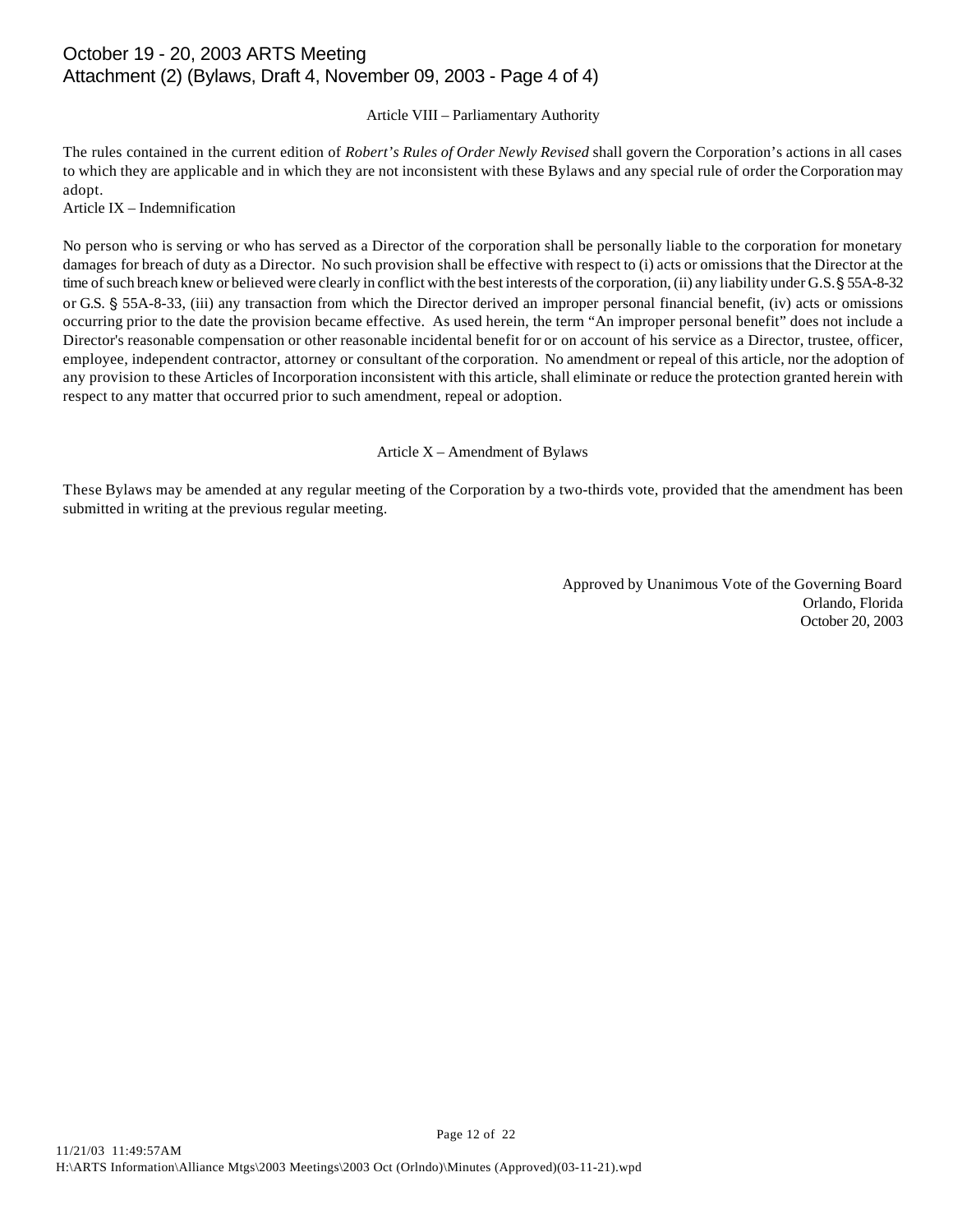# **ARTICLES OF INCORPORATION ALLIANCE OF ROUND, TRADITIONAL AND SQUARE -DANCE, INC.**

October 19 - 20, 2003 ARTS Meeting Attachment (3) (Articles Of incorporation, Draft 3, October 20, 2003 - Page 1 of 3)

# **ARTICLES OF INCORPORATION OF A TAX EXEMPT NORTH CAROLINA NON-PROFIT CORPORATION**

# **ALLIANCE OF ROUND, TRADITIONAL AND SQUARE – DANCE, INC.**

# **I. Name**

The name of this corporation is **ALLIANCE OF ROUND, TRADITIONAL AND SQUARE – DANCE, INC.** (aka/dba **ARTS–DANCE** ).

# **II. Purpose**

This corporation is a non-profit CHARITABLE ORGANIZATION / FOUNDATION organized and operated to generate public awareness and promote growth and acceptance of contemporary Square, Round, and Traditional Folk Dancing by encouraging and assisting a coalition of allied dance groups. The **ARTS-DANCE** foundation will provide the leadership and resources necessary to create an achievable marketing program. The **ARTS DANCE** foundation will encourage, promote and support healthy lifestyles through dance programs and events that provide fun and effective exercise for both mind and body, all within a unique system of social interactions.

# **III. Character of Affairs**

- 1. This corporation is organized and operated exclusively for the charitable and educational purposes of generating public awareness and promoting growth and acceptance of contemporary Square, Round, and Traditional Folk Dance.
- 2. The exclusive object and purpose of the Corporation shall be to promote the art of round, traditional and square dancing throughout the world; to preserve the heritage and traditions of round, traditional and square dancing; to educate the general public of all aspects of round, traditional and square dancing; and to perform any and all other acts related thereto or necessary to carry out the foregoing purposes.
- 3. The corporation shall at all times be operated exclusively for charitable and educational purposes within the meaning of Section 501 (c)(3), Internal Revenue Code of 1986, as now enacted or hereafter amended and shall be a public foundation as described in section 501 (a) of the Internal Revenue Code.
- 4. No part of the net earnings of the Corporation shall inure to the benefit of, or be distributable to its members, Governing Board, directors, officers, or other private persons. No substantial part of the activities of the Corporation shall be carrying on of propaganda, or otherwise attempting to influence legislation, and the Corporation shall not participate in, or intervene in (including the publishing or distribution of political statements) any political campaign on behalf of any candidate for public office.
- 5. The purposes for which the Corporation is organized are exclusively charitable, scientific, literary and educational within the meaning of Section 501 (c) (3) of the Internal Revenue Code of 1986 or the corresponding provision of any future United States Internal Revenue law.

Page 13 of 22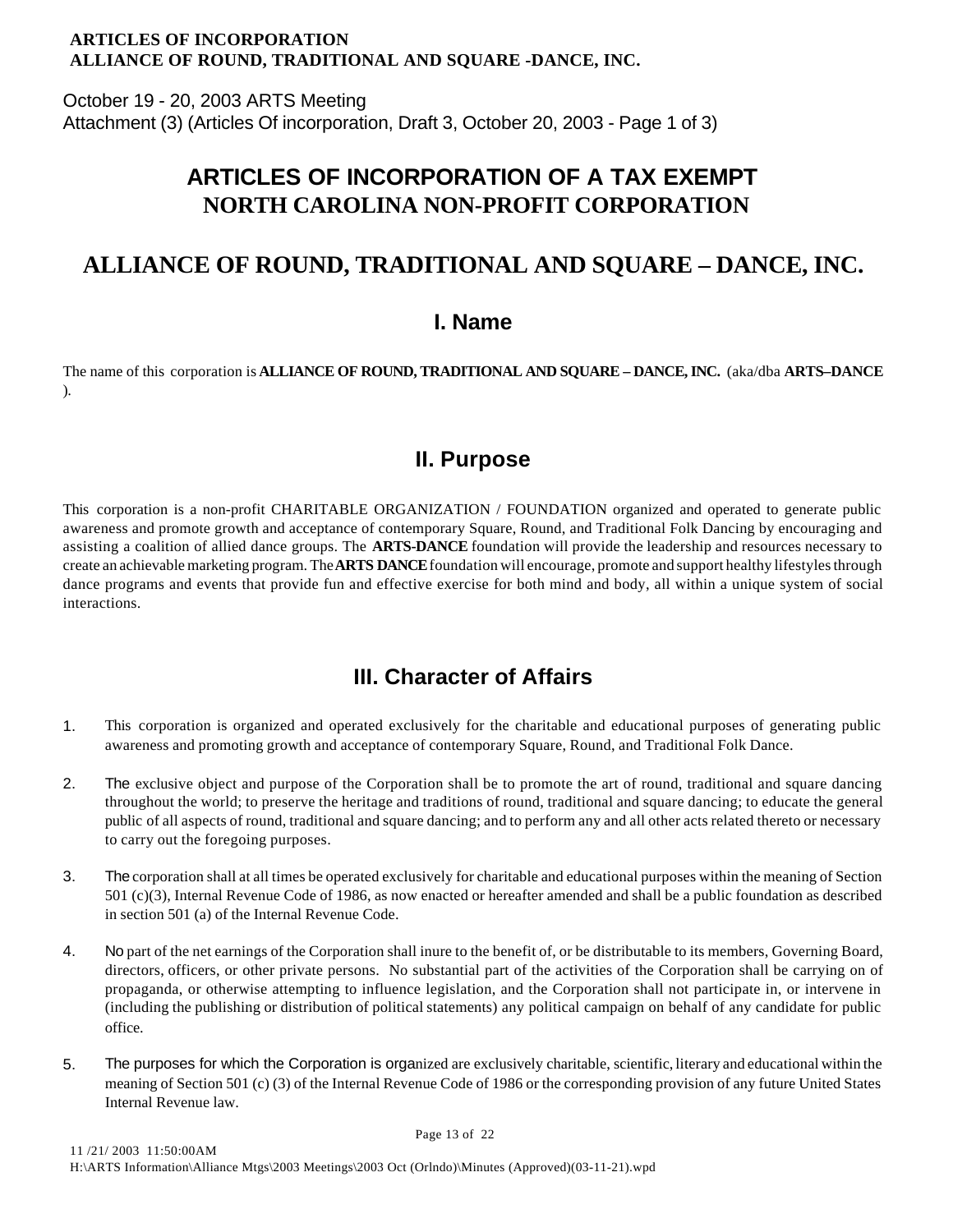# **ARTICLES OF INCORPORATION ALLIANCE OF ROUND, TRADITIONAL AND SQUARE -DANCE, INC.**

# October 19 - 20, 2003 ARTS Meeting

Attachment (3) (Articles Of incorporation, Draft 3, October 20, 2003 - Page 2 of 3)

# **IV. Operation**

- 1. The Corporation shall distribute its income at such time and in such manner as not to become subject to the tax on undistributed income imposed by Section 4942 of The Internal Revenue Code of 1986, or corresponding provisions of any subsequent Federal tax laws.
- 2. The Corporation shall not engage in any act of self-dealing as defined in Section 4941(d) of the Internal Revenue Code of 1986, or corresponding provisions of any subsequent Federal tax laws.
- 3. The Corporation shall not retain any excess business holdings as defined in Section 4943(c) of the Internal Revenue Code of 1986, or corresponding provisions of any subsequent Federal tax laws.
- 4. The Corporation shall not make any investments under such manner as to subject itself to tax under Section 4944 of the Internal Revenue Code of 1986, or corresponding provisions of any subsequent Federal tax laws.
- 5. The Corporation shall not make any taxable expenditures as defined in Section 4945(d) of the Internal Revenue Code of 1986, or corresponding provisions of any subsequent Federal laws.
- 6. The Corporation shall have the authority to engage the services of attorneys, accountants, banks, and others and pay reasonable fees for services, in order to carry out the functions of the Corporation.
- 7. The Governing Board shall have the power to alter, amend or repeal the bylaws or adopt new bylaws, provided that the bylaws at no time shall contain any provision inconsistent with law or the Articles of Incorporation.

# **V. Governing Board**

The initial Governing Board shall consist of one representative from each full member organization.

# **VI. Members**

Membership in the corporation shall be as detailed within the bylaws.

# **VII. Indemnification**

The corporation indemnifies all members of the Governing Board and officers of the of the corporation therefore eliminating any liability for said members of the Governing Board and offices *(this section may need to be modified to comply with the state law in the state of incorporation)*

# **VIII. Place of Business**

The mailing address of the initial principal office of the corporation is:

```
ALLIANCE OF ROUND, TRADITIONAL AND SQUARE – DANCE, INC.
Post Office Box 712918
```
Page 14 of 22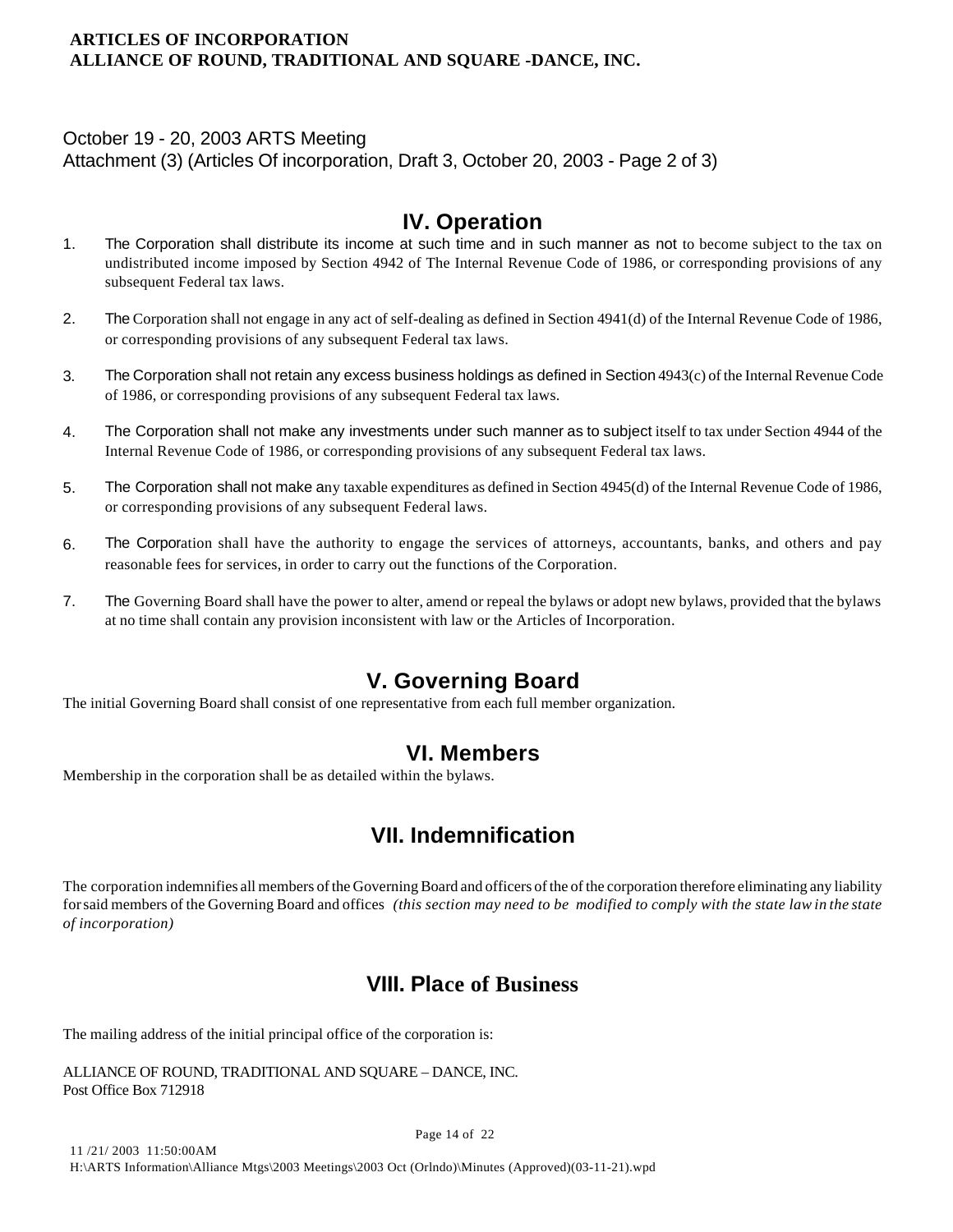# **ARTICLES OF INCORPORATION ALLIANCE OF ROUND, TRADITIONAL AND SQUARE -DANCE, INC.**

San Diego, California 92171-2918

October 19 - 20, 2003 ARTS Meeting Attachment (3) (Articles Of incorporation, Draft 3, October 20, 2003 - Page 3 of 3)

# **IX. Registered Agent**

The name and address of the initial registered agent of the corporation is:

\_\_\_\_\_\_\_\_\_\_\_\_\_\_\_\_\_\_\_\_\_\_\_\_\_ \_\_\_\_\_\_\_\_\_\_\_\_\_\_\_\_\_\_\_\_\_\_\_\_\_ \_\_\_\_\_\_\_\_\_\_\_\_\_\_\_\_\_\_\_\_\_\_\_\_\_ \_\_\_\_\_\_\_\_\_\_\_\_\_\_\_\_\_\_\_\_\_\_\_\_\_

# **X. Incorporators**

The names and addresses of the initial incorporators are:

Carter (Ruby) Ackerman, 810 Webster Drive, State College, PA 16801 (ROUNDALAB) Ron Holland, 280 Walnut Grove Road, Lebanon, TN 37090 (SSDUSA) Charles (Kitty) Holley, 6132 Bell Road Manor, Montgomery, AL 36117-4361 (USDA) Henry (Barbara) Israel, 617 Rancho Estates Blvd, Yukon, OK 73099 (ACA) Mike Jacobs, 45-A Park Ave. Flemington, NJ 08822 (CALLERLAB) Jim Maczko, 2258 Gill Village Way – 1009, San Diego, CA 92108 (USA WEST) Dennis Ricker, 26934 Racquet Circle, Leesburg, FL 34748 (CONTRALAB) E. John (Dimple) Williford, 452 Arrowhead Drive, Montgomery, AL 36117 (NEC)

# **XI. Discrimination**

The corporation will not practice or permit discrimination on the basis of sex, age, race, national origin, religion, sexual orientation, or physical handicap or disability.

# **XII. Dissolution**

Upon the dissolution of the Corporation, any assets remaining thereafter shall be conveyed to such organization or organizations as shall be selected by the affirmative vote of a majority of the Governing Board entitled to vote in respect thereof, however, that such organization or organizations shall be exempt under Section 501(c) (3) of the Internal Revenue Code of 1986.

Signed in the City and State of Incorporation

*(Name)* Incorporator

Phone  $( )$  -

Acceptance of Appointment by Statutory Agent

The undersigned hereby acknowledges and accepts the appointment as statutory agent of the above-name corporation effective this  $\frac{day}{}$  of  $\qquad$ , 2003.

Page 15 of 22

\_\_\_\_\_\_\_\_\_\_\_\_\_\_\_\_\_\_\_\_\_\_\_\_\_\_\_\_\_\_\_

\_\_\_\_\_\_\_\_\_\_\_\_\_\_\_\_\_\_\_\_\_\_\_\_\_\_\_\_\_\_\_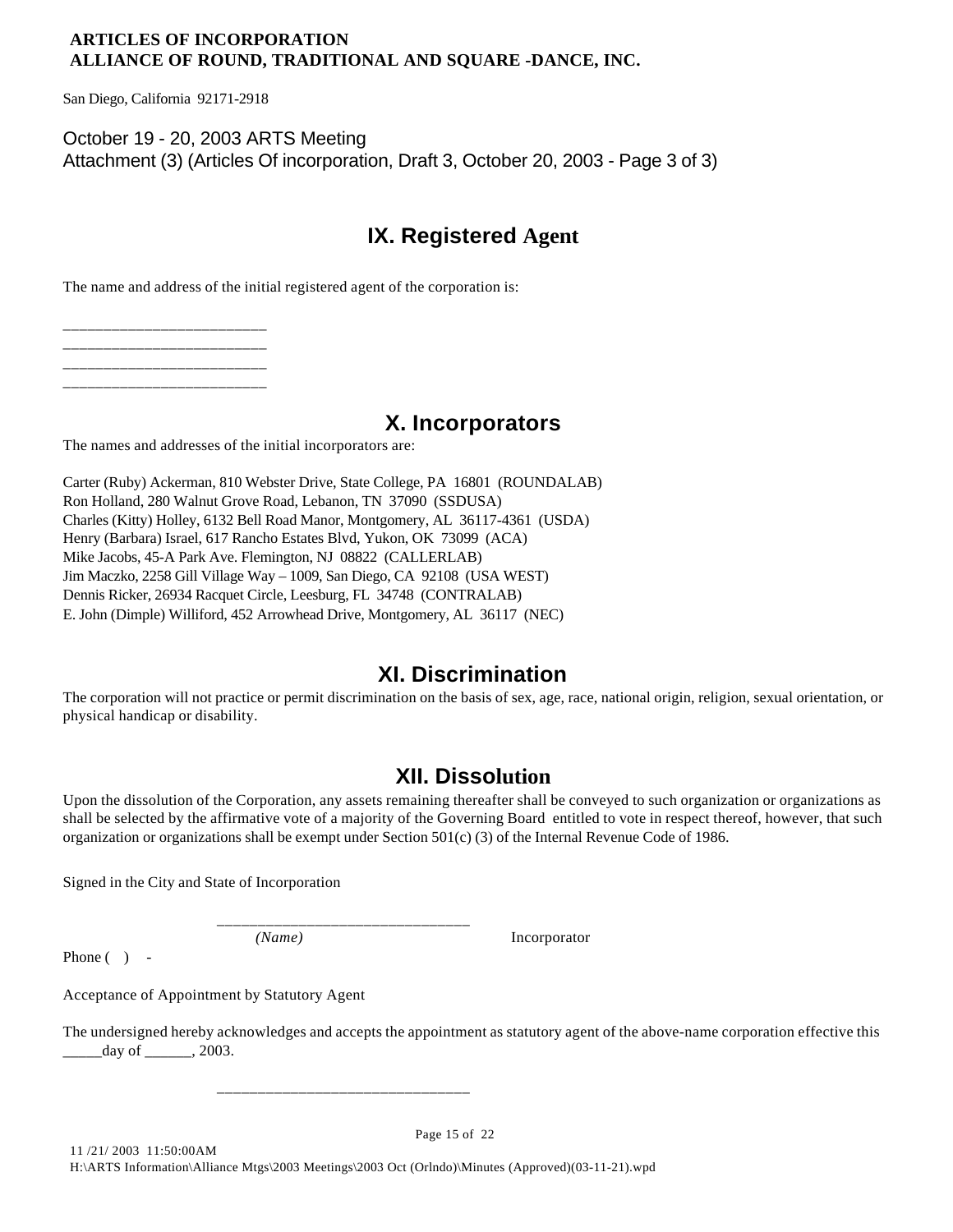# **ARTS Survey – Square Dance Convention Attendees**

*(Name)* Statutory Agent

October 19 - 20, 2003 ARTS Meeting Attachment (4) (Dancer Survey From Michael Streby, August 11, 2003 - Page 1 of 2)

In a message to the alliance dated August 11, 2003, Mike reported the following:

As directed by the ARTS members, I compiled a survey and then tested it at the USA West convention in Utah this last week.

I went to a couple of professor friends and a couple of callers for a list of questions that they would deem significant. With their able assistance I created a survey form that was then given out at the marketing seminars at USA West.

With the able assistance of Lyle & Jean Beck, and Jim Maczko & Patty Wilcox, the survey was taken at many other meetings and seminars at the convention.

In all we received surveys from just under 10% of the conventioneers and I will be compiling the data for decimation at the October meeting. We can then analyze what was done and make any changes to the survey that we feel is appropriate for the National Convention.

I realize that taking the surveys from the meeting and education attendees will tend to skew the data towards the leaders within our activity, but it will be extremely interesting to compare this data with a broader base survey at nationals.

Page 16 of 22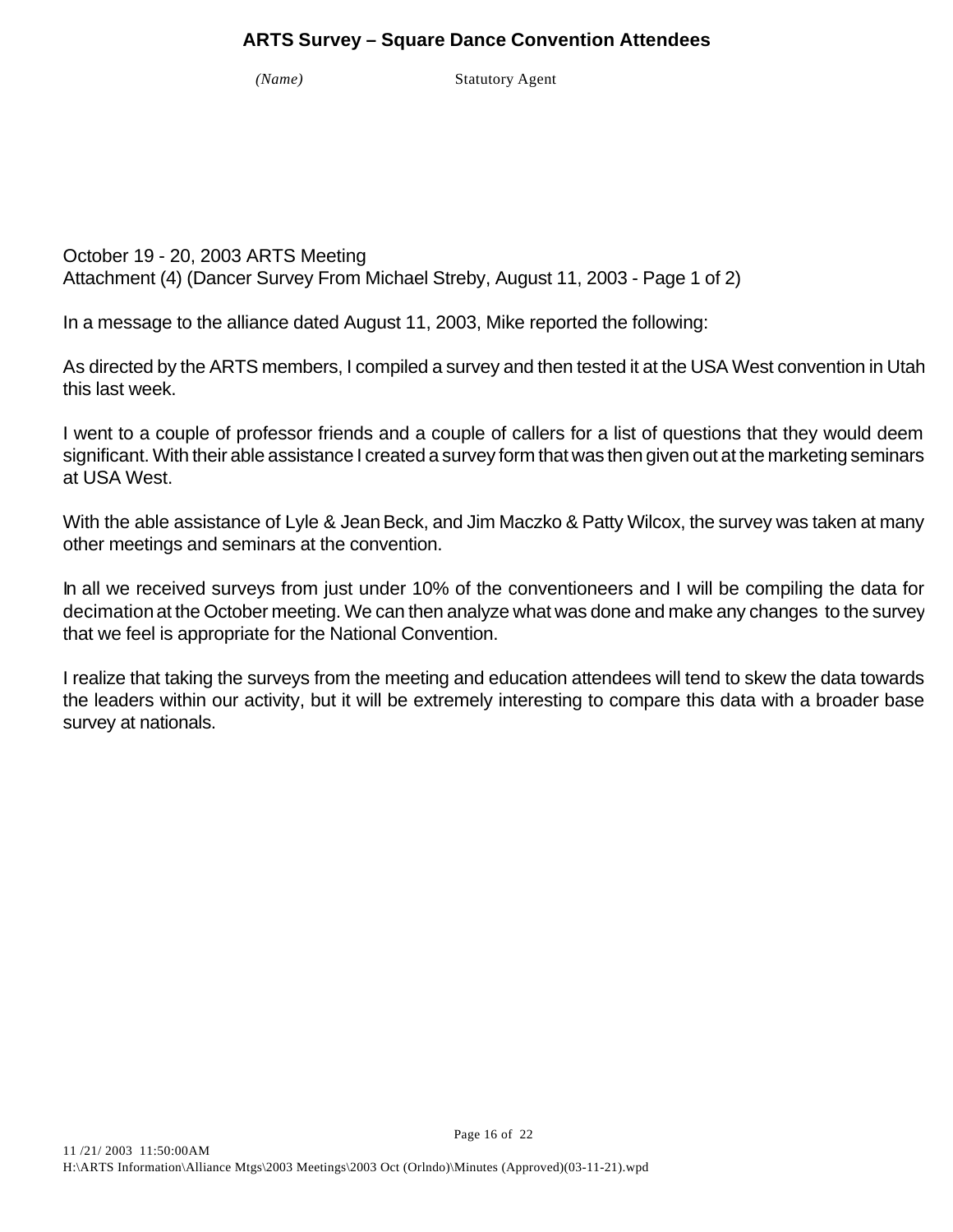# **ARTS Survey – Square Dance Convention Attendees**

| October 19 - 20, 2003 ARTS Meeting<br>Attachment (4) (Dancer Survey From Michael Streby, August 11, 2003 - Page 2 of 2) |       |                   |                         |                    |                   |       |                                         |                   |                        |                                 |      |
|-------------------------------------------------------------------------------------------------------------------------|-------|-------------------|-------------------------|--------------------|-------------------|-------|-----------------------------------------|-------------------|------------------------|---------------------------------|------|
| Age 0-18                                                                                                                | 19-29 |                   | 30-39 40-49 50-59 60-69 |                    |                   | $70+$ |                                         |                   |                        |                                 |      |
| Gender Male                                                                                                             |       | Female            |                         |                    |                   |       |                                         |                   |                        |                                 |      |
| Years Dancing -                                                                                                         |       | $0 - 2$           | $3-5$                   | $6 - 10$           |                   |       | 11-15 16-20 21-29 30+                   |                   |                        |                                 |      |
| Household Income Level<br>0-\$20,000                                                                                    |       | \$20,000-\$40,000 |                         |                    | \$40,000-\$60,000 |       |                                         | \$60,000-\$80,000 |                        | \$80,000+                       |      |
| Highest Education Level - Grade School High School                                                                      |       |                   |                         |                    |                   |       | College                                 |                   | <b>Graduate School</b> |                                 |      |
| Type of Music you prefer?<br>New Age                                                                                    |       | Rap               | Old Country             | Jazz               |                   |       | <b>Modern Country</b><br>Easy Listening |                   |                        | Gospel                          | Rock |
|                                                                                                                         |       |                   |                         |                    |                   |       |                                         |                   |                        |                                 |      |
|                                                                                                                         |       |                   |                         |                    |                   |       |                                         |                   |                        |                                 |      |
| Speed of dance you prefer Fast                                                                                          |       |                   |                         |                    | Moderate          |       |                                         | Slow              |                        |                                 |      |
| Types of dance you participate in:<br>Square Dance Round Dance Clogging                                                 |       |                   |                         |                    | Contra            |       |                                         |                   |                        | Line Dance Other ______________ |      |
| Highest Square dance Level: Mainstream                                                                                  |       |                   |                         |                    | Plus              |       | Advanced                                |                   | Challenge              |                                 |      |
| Number of National Conventions attended ________                                                                        |       |                   |                         |                    |                   |       |                                         |                   |                        |                                 |      |
| Home zip code: __________________ Distance traveled to Convention ______________                                        |       |                   |                         |                    |                   |       |                                         |                   |                        |                                 |      |
| Means of Travel to Convention: Automobile                                                                               |       |                   |                         |                    | <b>RV</b>         |       | Train                                   |                   |                        | Airline_____________            |      |
| Number of nights spent in a Hotel at this convention _________                                                          |       |                   |                         |                    |                   |       | RV nights ________                      |                   |                        |                                 |      |
| Number of nights spent annually in a Hotel/Motel _________                                                              |       |                   |                         |                    |                   |       | $RV$ nights $\rule{1em}{0.15mm}$        |                   |                        |                                 |      |
| Number of airline flights (round trips) made per year                                                                   |       |                   |                         |                    |                   |       |                                         |                   |                        |                                 |      |
| Do you own a personal computer?                                                                                         |       |                   |                         | yes                | no                |       | Number of systems ______                |                   |                        |                                 |      |
| Do you have Internet access?<br>Connection type:                                                                        | Modem |                   | YES<br>Cable            | NO.<br><b>ISDN</b> | <b>DSL</b>        | T-3   | $T-1$                                   | Other             |                        |                                 |      |
| Do you send or receive E-Mails? yes                                                                                     |       |                   |                         | no                 |                   |       |                                         |                   |                        |                                 |      |
| Where do you get most of your Square Dance information?  Online  Magazines  Flyers  Other                               |       |                   |                         |                    |                   |       |                                         |                   |                        |                                 |      |
| Have you ever purchased online?                                                                                         |       |                   |                         | yes                | no                |       |                                         |                   |                        |                                 |      |
| Do you own or rent your Home? Own                                                                                       |       |                   |                         | Rent               |                   |       |                                         |                   |                        |                                 |      |
| How many cars do you have? ______                                                                                       |       |                   |                         |                    |                   |       | Purchased ________ Leased ______        |                   |                        |                                 |      |
| Model of your current Automobiles #1                                                                                    |       |                   |                         |                    |                   |       |                                         | #3                |                        |                                 |      |
| How many TVs are there in your household __________ Do you subscribe to: Cable TV, Satellite TV?                        |       |                   |                         |                    |                   |       |                                         |                   |                        |                                 |      |

Page 17 of 22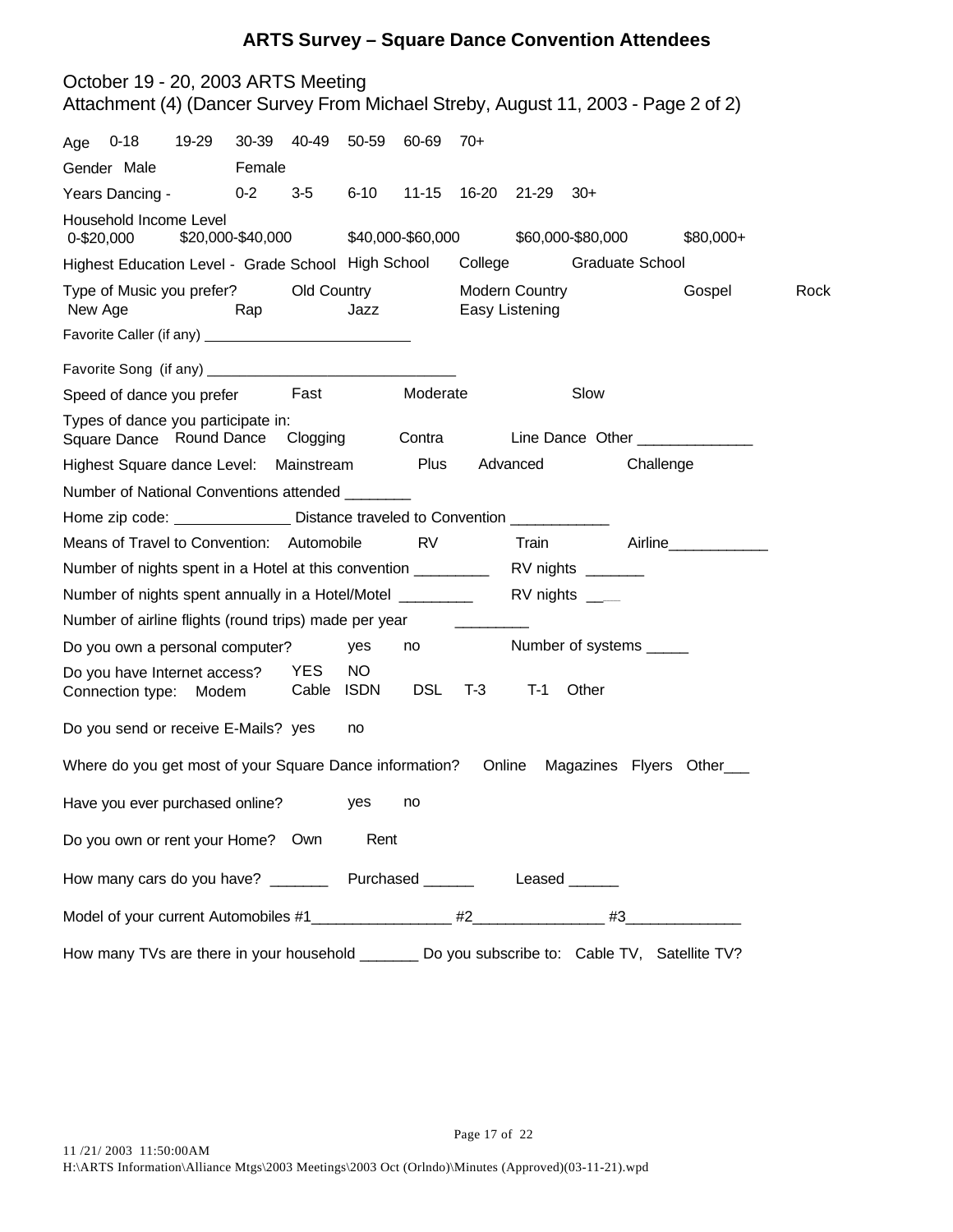October 19 - 20, 2003 ARTS Meeting Attachment (5) (Fund raising Plan, October 10, 2003 - Page 1 of 1)

# **Talking Paper for the ARTS Alliance on Professional Fundraising**

Critical Need for Fundraising: To support the initiatives of the Alliance to gain corporate sponsorship, improve the image of square dancing, obtain lobbyist support, and grant writing and selection support.

Assumption: Internal fundraising solely by square dance organizations will not be adequate to support the ARTS initiatives. Please bear in mind that clubs, local associations, state associations only have a limited amount of funds and a limited amount of dancers to contribute. Also there may be a problem that might hurt the activity that dancers gave money in the past and saw no return/benefit.

Projected Solution: Locate professional fundraising organizations that could teach the ARTS community and assist them in raising funds as well as locating benefactors.

Professional Fund Raising Associations: Contact the Association of Fund Raising Professionals to determine if one of them might assist the ARTS in locating a professional fundraising association who might be willing to help and educate the ARTS Alliance.

Professional Fund Raising Organizations: Some work both sides of the fence. This means that they operate to find organizations that need fund raising. Also they represent various clients who wish to donate funds. This type of a company is looking for good prospects to support.

Necessary Activities: The ARTS must develop a strategic and implementation plans in fundraising. The time to create a plan to implement might be extensive.

- Develop and articulate a written case articulating a need for support.
- Develop a capital campaign to be used by the fund raisers.
- Develop planned giving programs.
- Research foundation fundraising organizations.
- Research the current trends in donor behavior.
- Develop both paper and electronic methods to raise funds.
- Create a team-training program for ARTS people to learn fundraising.
- Develop a written plan for accountability and budgeting.

Note 1: If the ARTS can find a company to assist them, the company normally does their research on the ARTS and will interview the ARTS to determine if there is a good fit or not.

Note 2: Many of the fundraising companies will develop a model to teach the ARTS how to do the fundraising including training on leadership in fundraising.

Page 18 of 22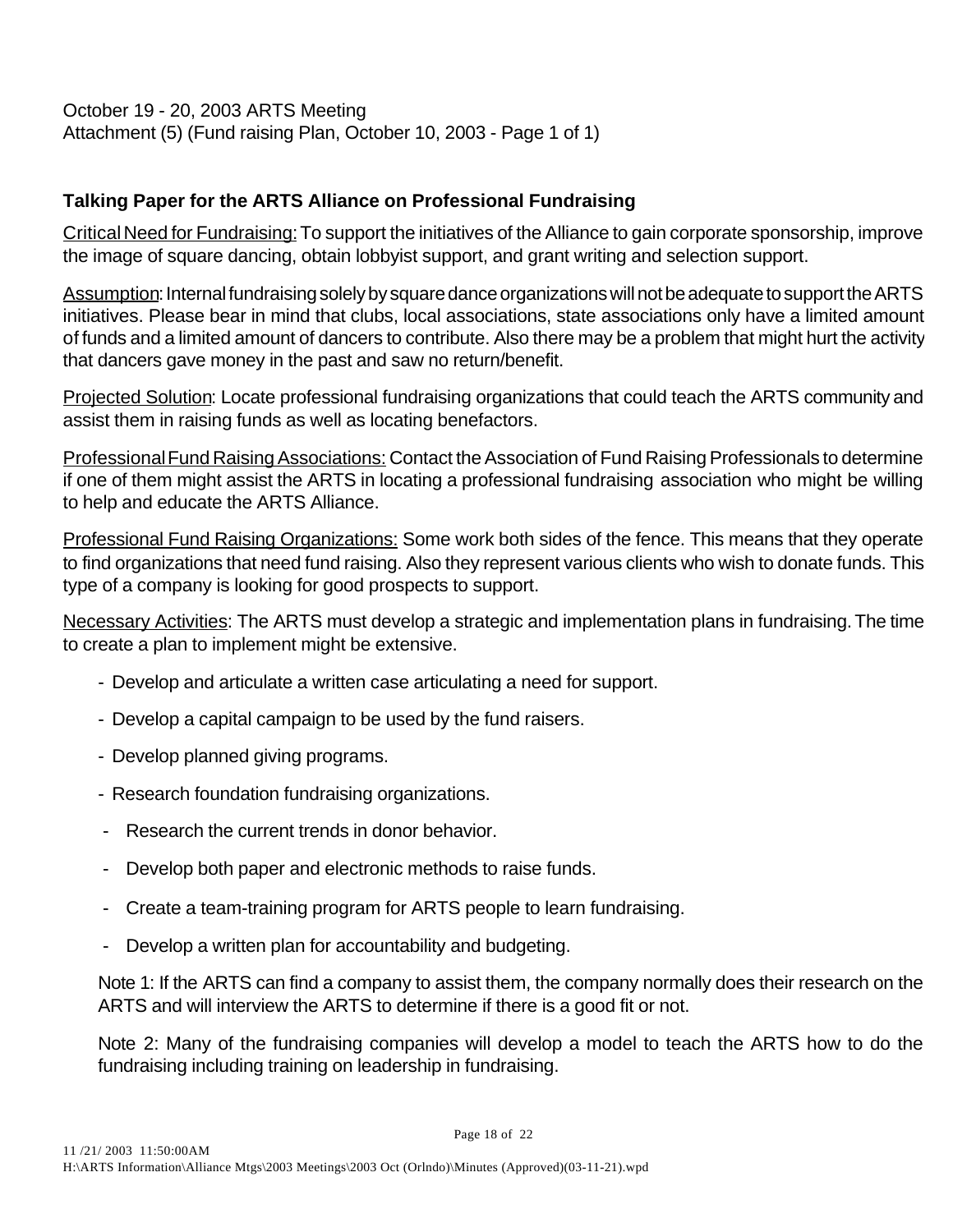# **Talking Paper for the ARTS Alliance on Corporate Sponsorship**

Critical Need for Corporate Sponsorship: Corporate Sponsorship is the one way that square dancing may be able to reach many non-dancers and present square dancing to them in a positive light. The results may upgrade the ""hayseed"" and ""aging"" image on square dancing and to plant seeds tp attract new dancers. Corporate Sponsorship may come in two basic delivery systems. The first is to gain the support of several companies to use square dancing in their advertisement. Square Dancing will provide the callers, jingo music and dancers. The sponsorship company will provide the advertisements of its products including the square dancing. The ARTS Alliance may be asked to provide its concept on how to fit square dancing into the actual advertisement. This is often done via a Story-board or using visual imaging on computer graphics programs.

The second delivery system may be to seek corporate grants to sustain the ARTS with its own advertising to support square dancing. This delivery system will be addressed in the talking paper on Government, Corporate, Family, and Individual Grant solutions.

Assumption: Corporate marketing and advertising executives are often very critical and exacting before they offer to cooperate with an organization. They will research the market very carefully to determine that the square dancing / corporate partnership appears or infers that it will be a successful and profitable campaign for the company. They often are very meticulous on determining the political acceptable correctness of the corporation and square dancing. Additionally, when the corporation considers sponsorship for square dancing, the ARTS Alliance must be able to show a solid unity amongst the major organizations. As companies perform marketing research for square dancing, they will normally research national, state, local and club organizations to determine the unity / solidarity of the members of the activity. Projected Solution: It will be critical that the ARTS

Alliance gain the support of clubs, local associations, state associations, and national associations. Also the support may be ""in-kind"" support recognizing that these organizations have limited amounts of funds. In-kind contributions might be in the form of letters/emails from the myriad of square dance associations not financial support. If we ask them for financial assistance, we must present them with a viable plan, or there may be a problem as dancers gave money in the past and saw no return/benefit.

Necessary Activities: The ARTS must develop a plan and implement it to attract corporate sponsorships. The time to create a plan to implement might be extensive.

- Develop and articulate a written case articulating a need for corporate desirability for corporate sponsorship.
- Research the current trends in corporate sponsorship behaviors.
- Develop both paper and electronic methods to contact selected corporations.
- Develop a written plan for accountability and budgeting.

Note 1: If the ARTS can find a company to sponsor square dancing, the company normally does their research on the ARTS and will interview the ARTS to determine if there is a good fit or not.

Note 2: A well developed and thought out plan to recruit corporate sponsorship of square dancing will be critical to gaining any sponsorship.

Note 3: The ARTS must include a method on how to work with the sponsorship company on how to meld square dancing with their advertisement including choice of music, costumes, locations, settings etc.

Note 4: This type of plan must be very detailed and inclusive and will be very time consuming in its development.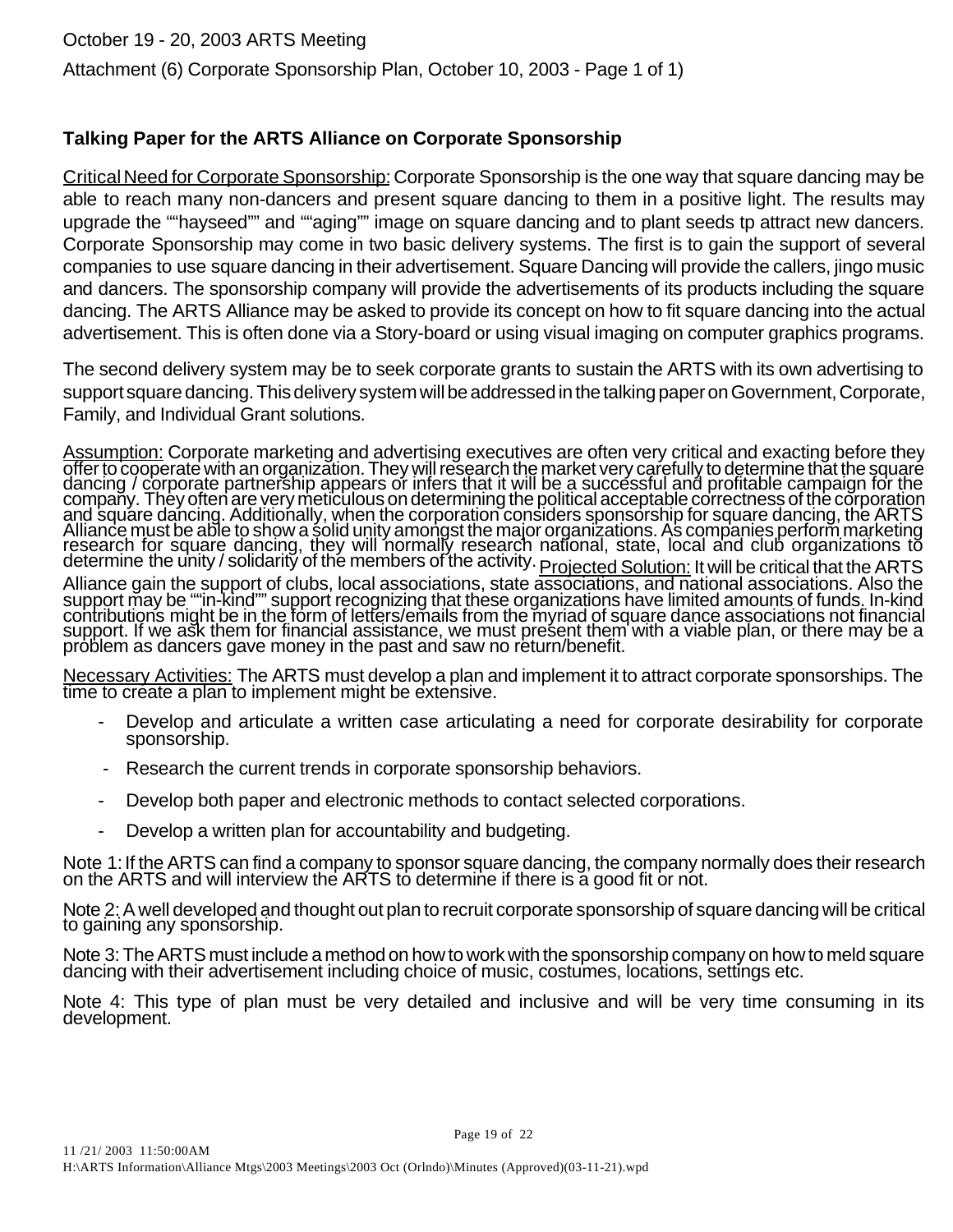# **Talking Paper for the ARTS Alliance on Fundraising through Grants**

Critical Need for Fundraising through Grants: To help fund the Alliance Initiatives corporate sponsorship, improve the image of square dancing, and to obtain lobbyist support.

Assumption: Internal fundraising solely by square dance organizations will not be adequate to support the ARTS initiatives. It is important that the ARTS Alliance keep in mind that clubs, local associations, and state associations only have a limited amount of funds and a limited amount of dancers to contribute. Also there may be a problem that might hurt the activity that dancers gave money in the past and saw no return/benefit. One possible method to gain funds for the ARTS Alliance to work toward completing its initiatives is to create a plan for effective grant writing, application and implementation.

Projected Solution: Develop an active grant writing plan to search for funds that could be used to implement the ARTS Alliance initiatives.

Professional Grant Writing Associations: The Alliance may be able to locate a company who writes grants professionally or even teach selected members how to write grants that could be approved.

Necessary Activities: The ARTS must develop a grant writing plan and begin work on searching for various governments levels, corporate, foundations and personal grants that the ARTS might be able to qualify and garner the funds. Grant writing is long and extensive. Some grants offer outlines and may take up to 25 ––50 pages of justification and demonstrating the plan. As a result, the time to create a plan to implement and write grants might be extensive. Whether or not the ARTS writes a grant in house or through a compensated organization, the ARTS Alliance is still responsible to demonstrating the needs and to develop, provide in depth information on what activities the grant moneys will support, and manage an accountability program to demonstrate how the funds were spent.

- Research the current trends in grants programs.
- Create a team-training program for ARTS people to learn grant writing.
- Develop and articulate a written case articulating a need for support.
- Develop a plan to demonstrate what the grant funds will accomplish.

In some cases, lobbyist and political support may be needed to earn the grant along with the completed grant request package.

- Develop a written plan for accountability and budgeting.

Note: a grant writing company may develop a program to teach the ARTS how to do the fundraising including training on leadership in fundraising.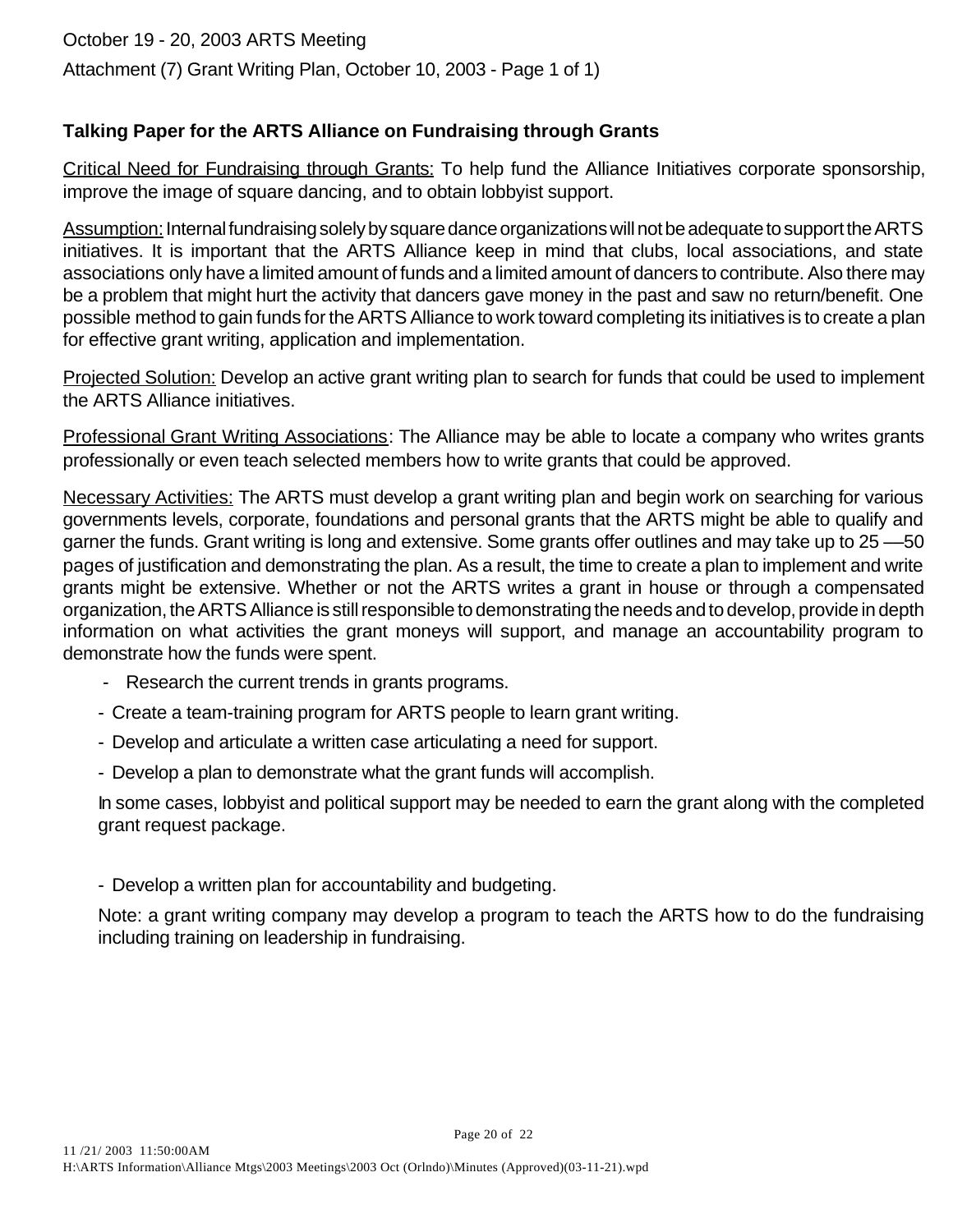# October 19 - 20, 2003 ARTS Meeting Attachment (8) (Lobbyist Attraction Plan, October 10, 2003 - Page 1 of 1)

# **Talking Paper for the ARTS Alliance on Lobbyist Support and Representation**

Critical Need for Lobbyist Support: A lobbyist organization can support the ARTS Alliance in three main areas: (1) Locating/selecting/pushing for legislation that would be friendly to square dancing; (2) Representing the ARTS Alliance with federal and state governments in obtaining approval on any grants submitted; (3) Coordinating with legislators to include legislation that the ARTS Alliance requests.

Assumption: Lobbyists organizations are professionals who know their way around government organizations and bureaucracies. Often they can accomplish actions behind the scenes. The ARTS may benefit from lobbying activities especially with legislation, grant approvals, and budget development by a government agency or department. The ARTS will still have to provide information to the lobbyist organizations that will support ARTS activities.

Projected Solution: Develop a lobbyist plan, which includes the defining of specific ARTS initiatives and to search for lobbyist organizations that would represent and support these ARTS Alliance initiatives.

Necessary Activities: The ARTS must develop a lobbyist plan and begin work searching for various lobbyist organizations that the ARTS might be able work with in order to gain support for ARTS Alliance initiatives. Once again, this may be a long and extensive initiative. Whether or not the ARTS Alliance attempts to do its own lobbying or use a professional lobbyist, the ARTS Alliance is still responsible to demonstrate the needs and to develop, provide in depth information on what activities it wishes it will or the lobbyist organization will pursue for the Arts Alliance.

- Research the current lobbyist organization to look for one that might work with the ARTS Alliance.
- Develop and articulate a written case articulating a need for support.
- Develop a plan to demonstrate what ARTS Alliance initiatives need representation and support.

Page 21 of 22